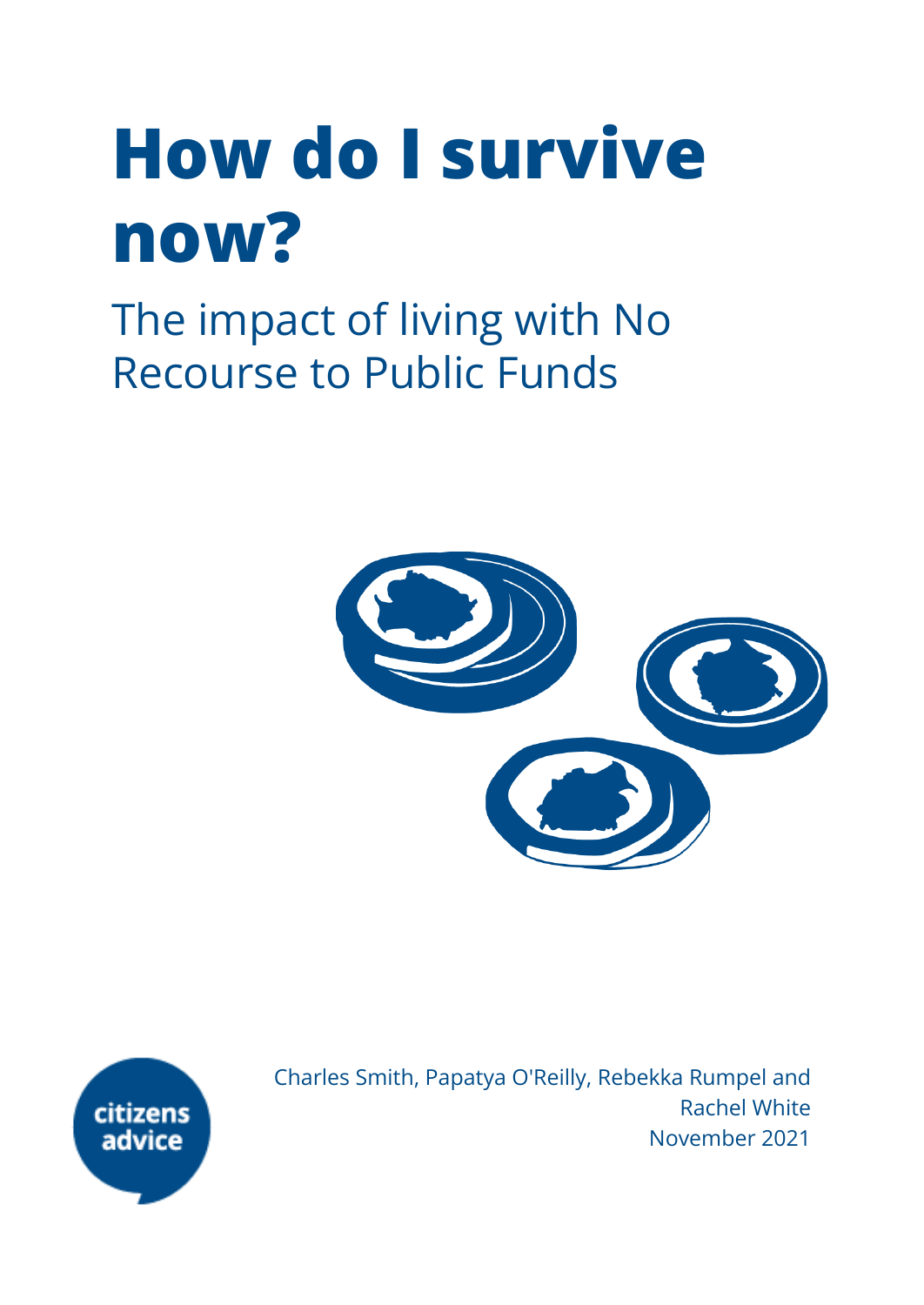## **Contents**

<span id="page-1-0"></span>

| <b>Summary</b>                                                                                                   | $\overline{2}$ |
|------------------------------------------------------------------------------------------------------------------|----------------|
| <b>Introduction</b>                                                                                              | 4              |
| <b>Chapter 1: Who has No Recourse to Public Funds?</b>                                                           | 6              |
| Figure 1. Number of years people with NRPF have lived in the UK                                                  | $\overline{7}$ |
| Table 1. Minimum residence requirements for ILR applications                                                     | 8              |
| Table 2. Ethnicity of people with NRPF                                                                           | 8              |
| Figure 2. Most people with NRPF are either studying or working -<br>and many are key workers                     | 9              |
| Table 3. Access to childcare support                                                                             | 11             |
| <b>Chapter 2: No Recourse to Public Funds causes widespread</b><br>harm                                          | 12             |
| Figure 3. People with NRPF are more at risk of falling behind on bills                                           | 14             |
| Figure 4. People with NRPF have experienced a range of negative<br>impacts as a result of the policy             | 18             |
| Figure 5. For the vast majority of people with NRPF, the policy has a<br>negative impact on their mental health  | 19             |
| <b>Chapter 3: No Recourse to Public Funds left people without</b><br>vital support during the pandemic           | 22             |
| Figure 6. Monthly page views of 'Accessing UK benefits and services<br>if you're subject to immigration control' | 22             |
| Figure 7. The pandemic's impact on employment is still being felt<br>among people with NRPF                      | 25             |
| <b>Chapter 4: Emergency support is too little and far too late</b>                                               | 27             |
| <b>Chapter 5: Tackling the harm caused by No Recourse to Public</b><br><b>Funds</b>                              | 31             |
| <b>Conclusion</b>                                                                                                | 35             |
| <b>Glossary</b>                                                                                                  | 36             |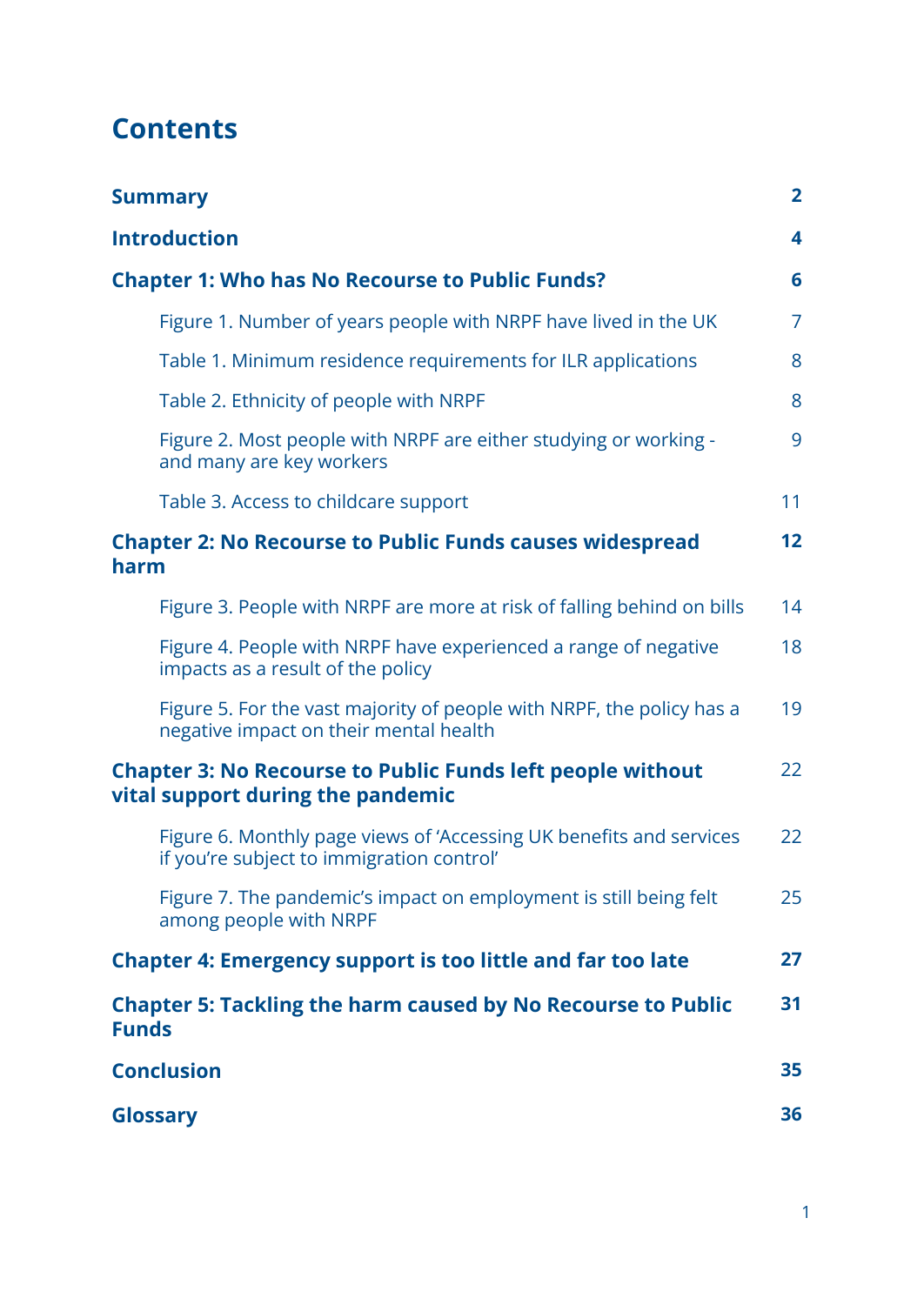## **Summary**

Serwa was pregnant with her second child when the government announced the second lockdown in January 2021. She was advised to shield because she was clinically vulnerable. She asked the care home where she had been working for 18 months to furlough her. Her employer refused.

When she sought advice from Citizens Advice she was at home, not knowing how she was going to be able to pay her bills for weeks. But because she had no recourse to public funds, we couldn't help her claim Universal Credit - the bedrock of our country's safety net.

NRPF is a condition attached to temporary visas which **prohibits people from accessing most state benefits and services**, including Universal Credit, Child Benefit and social housing. It's intended to protect the welfare state from short term visitors taking advantage of it. But it's a policy that, in its scope and its harm, has gone far too far.

There are **over a million people** who, like Serwa, are affected by NRPF in the UK. This is the first nationally representative study of the harms caused by this policy. It confirms what migrant groups and front line charities have long known: Serwa's story isn't a rare hard case. On the contrary, we find a comprehensive picture of hardship:

- **81%** of people with NRPF are behind on at least 1 bill, compared to 1 in 5 (20%) people in the UK at large
- **3 in 5** (60%) people with NRPF are currently behind on rent, compared to 8% for the UK population at large. And just under half (**48%**) of people with NRPF report living in overcrowded accommodation
- Nearly **1 in 5** (18%) have been unable to feed themselves or their household because of the policy
- Over **4 in 5** (83%) people with NRPF say that NRPF has had a negative impact on their mental health, with **1 in 2** reporting that it has had a very negative impact
- Around **1 in 7** (15%) parents with NRPF said their children couldn't keep up with school work as NRPF meant they didn't have access to the internet or a computer.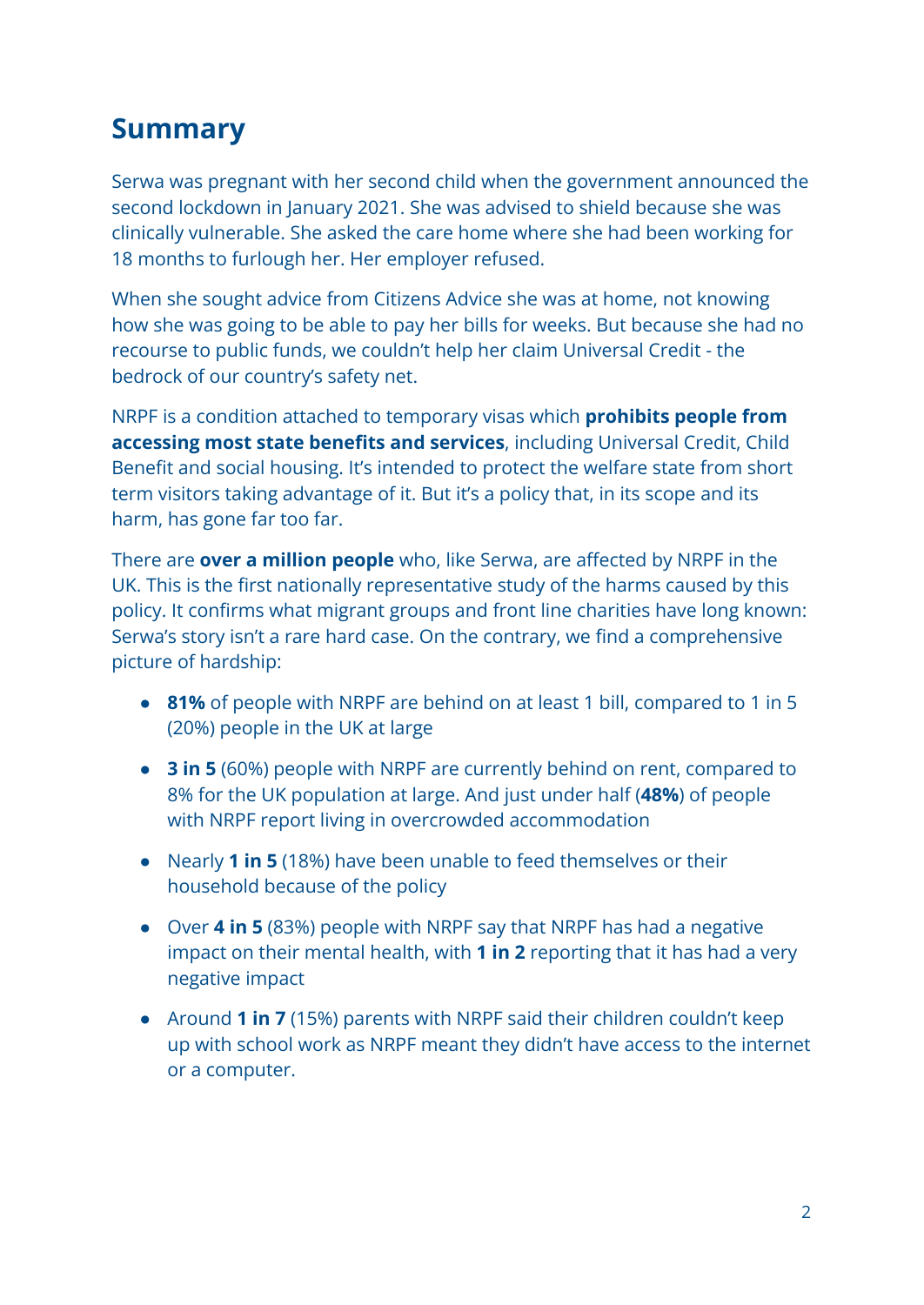The pandemic also shone a brutal light on the precarity of life with NRPF - and the gaps in our social security system. Although they had access to some of the coronavirus protection schemes such as the Job Retention Scheme, they were and remain - unable to claim Universal Credit. Because of these gaps, **1 in 10** (11%) people with NRPF told us that they were unable to afford to shield or self-isolate during the pandemic.

The policy is also not serving its policy objectives. The NRPF condition is meant to ensure that people who have recently arrived in the UK do not receive support from the state before they have contributed.

But far from being a burden on the state, **over half (53%) people with NRPF are in work (60% pre-pandemic),** and therefore paying into a welfare system which they are denied access to. Almost **2 in 5** of those currently in work are key workers, working in industries like health care, delivery and food preparation, which kept the country going during lockdown.

And due to the lengthy qualifying periods before people can apply for permanent residency, **people with NRPF have typically been building their lives in the UK for a long time**. 2 in 5 people have lived here for over 5 years, and nearly 1 in 10 have been here for over a decade. People, many of whom are on the long, hard road to becoming citizens, therefore spend years without access to the support on which most other people in the country can depend.

Many are also forming and raising families in the UK**.** 329,000 people with NRPF are parents who live with their children, many of whom will have never lived in any country other than the UK. The effects of the policy extend so far that even children who have British citizenship are unable to receive basic entitlements, because of their parents' immigration status.

With limited and inadequate exceptions, NRPF places a blanket ban on these long term residents claiming state support when needed. Some of the harm could be mitigated by reforming the policy - for instance by ceasing to apply the conditions to families with children. But **the best way to address the damage caused by the policy is to give people who are building their life in the UK the access to the safety net they need, by removing the condition from all those who are habitually resident in the UK**.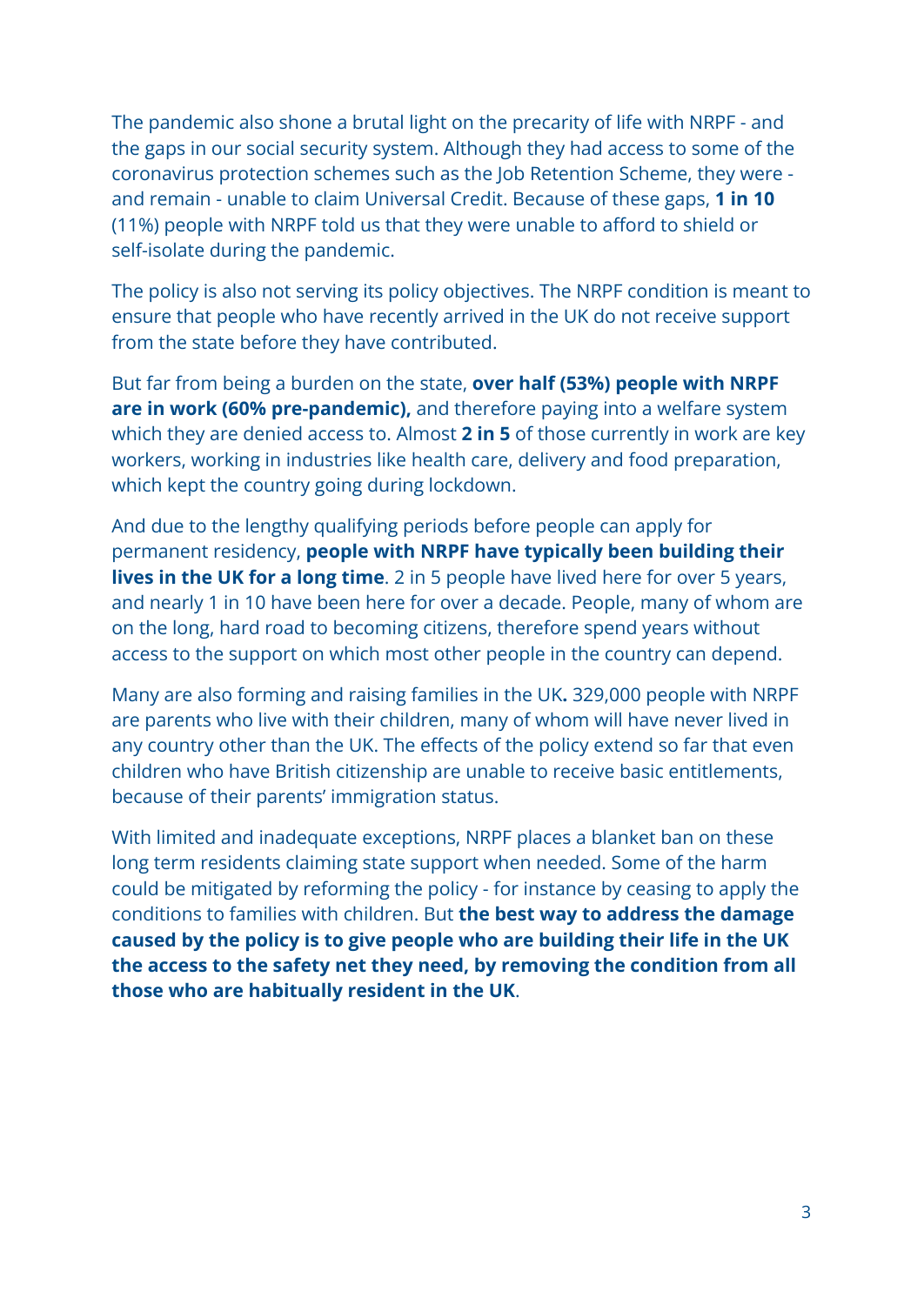## <span id="page-4-0"></span>**Introduction**

'No recourse to public funds' (NRPF) is a condition attached to most temporary visas. People given this condition are legally unable to apply for the vast majority of benefits, including Universal Credit, Housing Benefit and Child Benefit. Those who do so risk having their immigration status revoked, or future applications denied.

As a result, most people who have come to the UK to work, study or to join family members are expected to live without accessing the welfare safety net for many years before they are eligible to apply for permanent settlement.<sup>1</sup> Analysis carried out by the Oxford Migration Observatory on behalf of Citizens Advice estimated that around **1.376 million people** in the UK have the NRPF condition attached to their visa.<sup>2</sup>

Charities and migrant groups who have seen the impact of the policy first hand highlight the significant harm it causes and have called for it to be abolished. People with NRPF are almost entirely without support from the state when crises hit - resulting in people being made homeless, children not having enough to eat, and people experiencing domestic violence being unable to leave.<sup>3</sup>

Successive governments have justified this policy as a means of avoiding people getting benefits from the state before they have contributed towards it.<sup>4</sup> But they do not routinely gather information about who is affected by the policy, what type of households they live in, whether it is causing substantial hardship, or how people who have NRPF attached to their visa are contributing to the country through taxes.<sup>5</sup>

People with NRPF are an under-researched group - recognisable concerns around revealing information about one's immigration status, language and other barriers mean that most existing studies of NRPF concentrate on those who have engaged with advice and other support services. This gives a clear

<sup>&</sup>lt;sup>2</sup> The Migration Observatory at the University of Oxford, '[Between](https://migrationobservatory.ox.ac.uk/resources/commentaries/between-a-rock-and-a-hard-place-the-covid-19-crisis-and-migrants-with-no-recourse-to-public-funds-nrpf/) a rock and a hard place: the [COVID-19](https://migrationobservatory.ox.ac.uk/resources/commentaries/between-a-rock-and-a-hard-place-the-covid-19-crisis-and-migrants-with-no-recourse-to-public-funds-nrpf/) crisis and migrants with No Recourse to Public Funds (NRPF)' (June 2020). Analysis of Home Office data undertaken by the Migration Observatory. <sup>1</sup> Prior to 2021 NRPF did not apply to people from the EEA exercising their free movement rights.

<sup>&</sup>lt;sup>3</sup> See for example A. Woolley, 'Access [Denied](https://static1.squarespace.com/static/590060b0893fc01f949b1c8a/t/5d0bb6100099f70001faad9c/1561048725178/Access+Denied+-+the+cost+of+the+No+Recourse+to+Public+Funds+policy.+The+Unity+Project.+June+2019.pdf)' (The Unity Project, 2019); E. Dickson, 'Not [Seen,](https://www.project17.org.uk/media/70571/Not-seen-not-heard-1-.pdf) Not Heard: Children's Experiences of the Hostile [Environment](https://www.project17.org.uk/media/70571/Not-seen-not-heard-1-.pdf)' (Project 17, 2019); Z. Dexter, L. Capron and L. Gregg, 'Making Life [Impossible:](https://www.basw.co.uk/system/files/resources/basw_92901-1_0.pdf) How the needs of destitute migrant children are going [unmet'](https://www.basw.co.uk/system/files/resources/basw_92901-1_0.pdf) (Childrens Society, 2016).

<sup>&</sup>lt;sup>5</sup> In July 2020, the Chief Statistician committed to assess whether administrative data could supply any 'meaningful [information](https://osr.statisticsauthority.gov.uk/correspondence/response-from-daniel-shaw-to-ed-humpherson-parliamentary-question-response/) on the issue of hardship specifically' but noted that the Home Office does not routinely record details of people with NRPF's interaction with government services. <sup>4</sup> See, for example Home Office in the Media, No [Recourse](https://homeofficemedia.blog.gov.uk/2020/05/05/no-recourse-to-public-funds-nrpf/) to Public Funds (May 2020).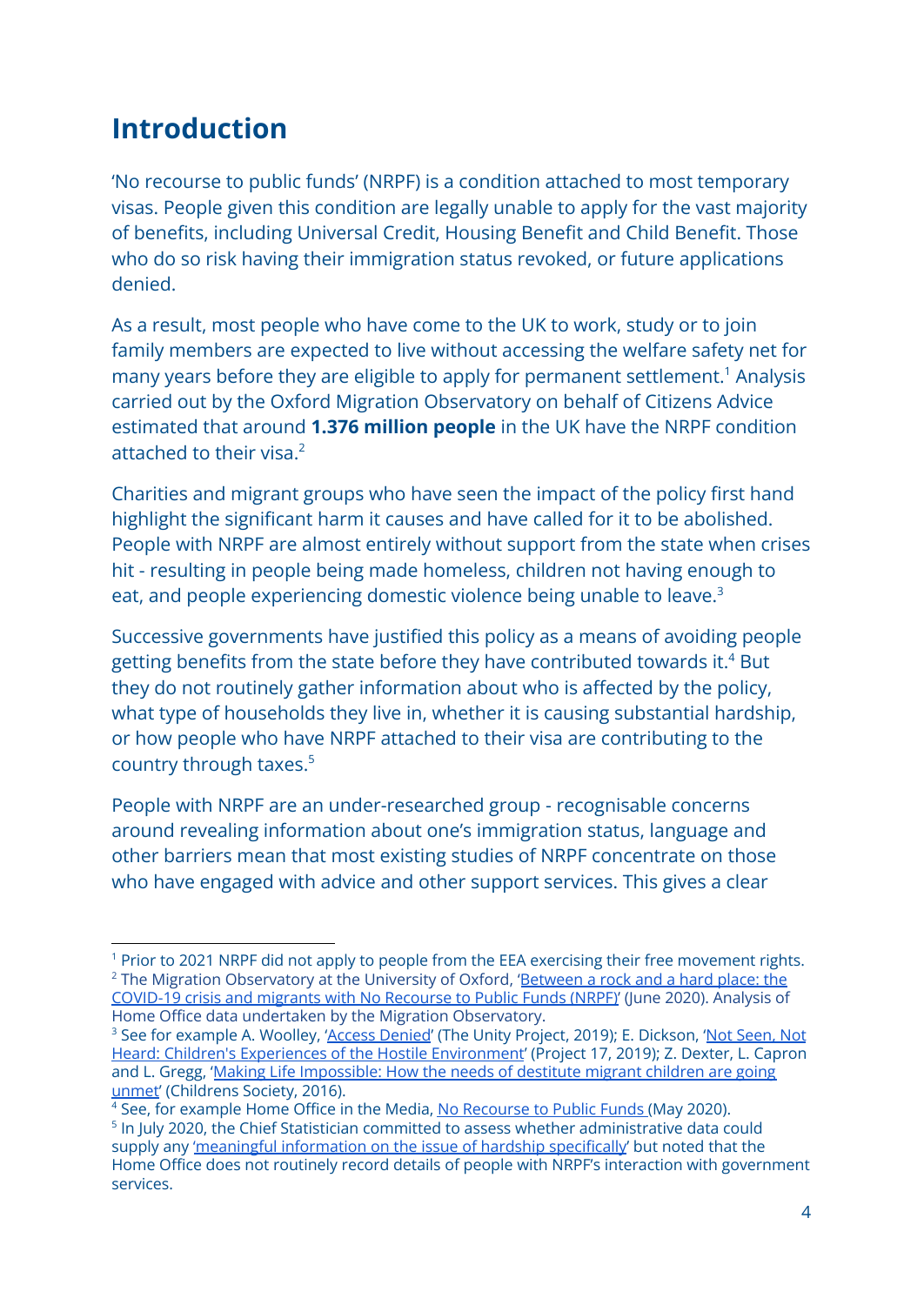picture of the real harm experienced by many with NRPF but cannot speak to the overall impact of the policy.

To plug this gap, Citizens Advice commissioned Savanta ComRes to conduct the first representative study on the subject. It consists of a survey of 397 people with no recourse to public funds in England and Wales, weighted by age, gender, region and visa type. Respondents were recruited from a variety of sources including Savanta ComRes' own online panel, a range of support organisations, and social media. We also conducted 9 in-depth interviews with people who have been affected by the condition. In addition, during September and October 2021 we held a series of participatory workshops with people who have NRPF to investigate what recommendations could be made to the government to reduce the harm caused by the policy.

We would like to give a special thanks to all the organisations and individuals who have provided their time and expertise to this report. Without their support, this would not have been possible. To name just a few, Caz Hattam (The Unity Project), Kris Harris and Abi Brunswick (Project 17) for all their feedback and support with survey recruitment. All people with lived experience of NRPF who took part in our research for their time and expertise. Taha Abrar and Sarah McCloskey for research and analysis. Florence Brunert and Aine Ruth for their relentless energy making sure our work was accountable to people with NRPF. And of course Savanta ComRes and Traverse for their hard work.

#### **Structure of the report**

**Chapter 1** explains who has NRPF, including the length of time they have spent in the UK, whether they have children and their employment status.

**Chapter 2** describes the harms caused by the policy, looking at both the financial and emotional impact of being without state support.

**Chapter 3** shows the impact of the pandemic on people with NRPF.

**Chapter 4** analyses the range of emergency support which some people with NRPF can apply for at points of crisis and how they might be improved.

<span id="page-5-0"></span>**Chapter 5** discusses the recommendations for reducing the impact of the policy which came out of the participatory research.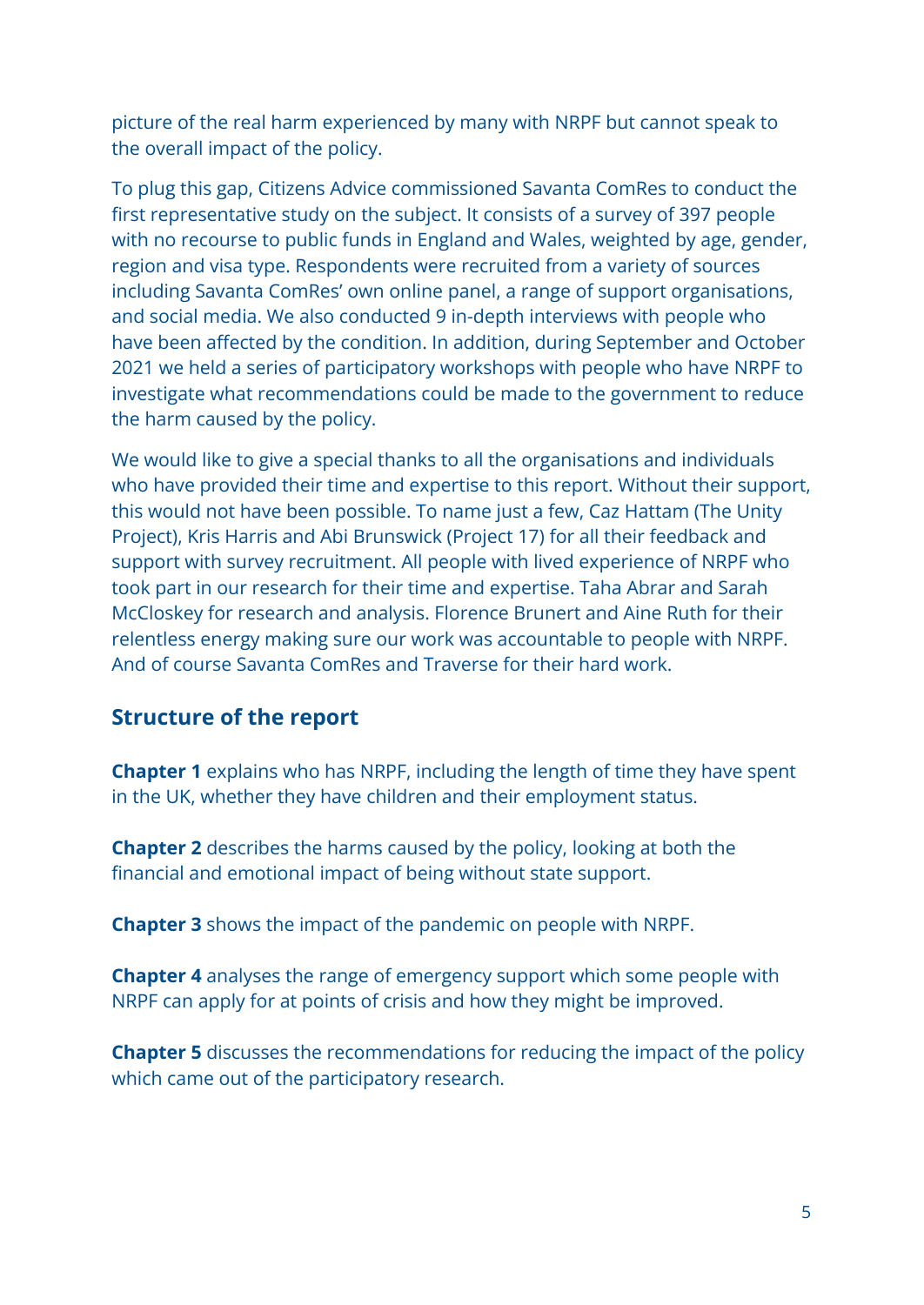## **Chapter 1: Who has No Recourse to Public Funds?**

One reason it's been difficult to identify the full impact of no recourse to public funds is that, until now, there's been no representative picture of who is affected. The Home Office publishes data on the types of visa issued and the age and country of origin of the people they are issued to - but it doesn't report on how many of these visas have the NRPF condition attached or supply any other information about the households affected. This means that up until now we have been unable to identify exactly who is affected by NRPF - and how.

This chapter outlines the following findings: people who have NRPF are typically long term residents who have been living and working in the UK for several years. The majority are working, but have lower incomes than the general population, and hundreds of thousands are raising children here.

#### **People with NRPF are long term residents of our communities**

NRPF is usually set as a condition on most types of time-limited visas sometimes known as limited leave to enter or remain (depending on whether the visa was issued outside or in the UK, respectively). These visas grant the holder permission to enter the UK for a fixed period of time, after which they need to reapply to the Home Office to maintain legal status. They are granted for specific reasons: usually to work (either in general or in a specific role/occupation), to study, or to join family members who are already in the country.<sup>6</sup>

So, although these visas are time-limited, the basis on which they are granted means people often intend to renew their leave as they build a life in the UK. Despite putting down roots here, this means settled people and families are resident on a series of temporary visas (and therefore usually have NRPF) for many years. According to our research, **2 in 5** (40%) people with NRPF have lived in the country for over 5 years, and **1 in 10** (9%) have been here for over a decade. This is backed up by Home Office statistics, which state that of 32,000 people granted a family visa in 2015 only a third (32%) were granted settlement.<sup>7</sup>

 $6$  People on visitor visas, granted for short term visits for purposes including tourism, visiting friends and family and certain limited business activities, also have no recourse to public funds. Visitor Visa are not included in any of the figures in this report.

<sup>7</sup> Home Office, [Migrant](https://www.gov.uk/government/statistics/migrant-journey-2020-report) Journey (2021).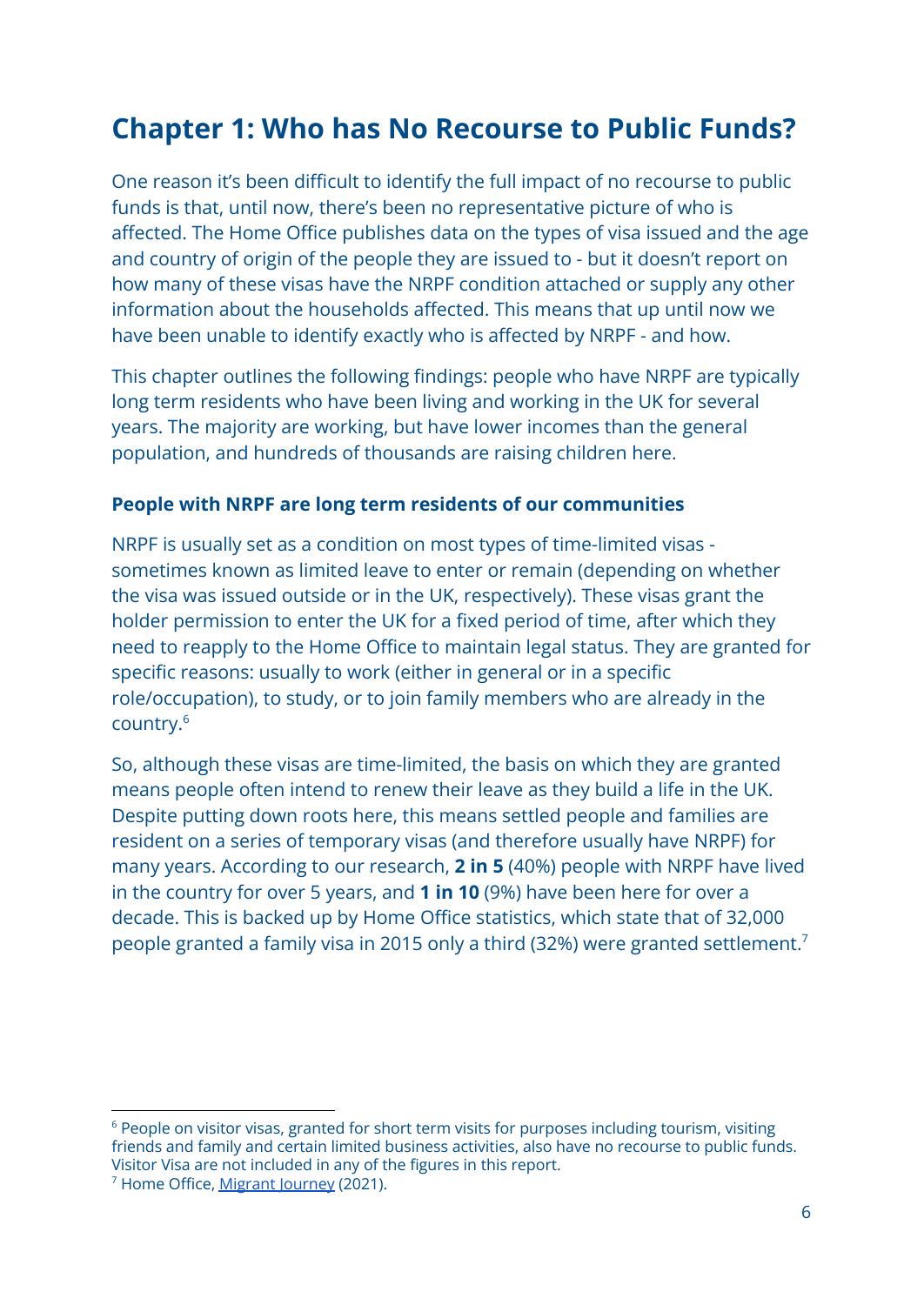

<span id="page-7-0"></span>**Figure 1. Number of years people with NRPF have lived in the UK<sup>8</sup>**

NRPF is no longer imposed when someone is granted indefinite leave to remain (ILR) - the status where someone no longer has to reapply for time limited visas and can remain in the UK for as long as they like in all but a few limited circumstances.<sup>9</sup>

Gaining indefinite leave to remain is a long process for most people. There are strict minimum residence requirements which mean that people on most types of visas can not apply for residency for at least 5 years, and some do not qualify until after 10 years. A faster 2-year route for people on certain types of family visas was removed in 2012. Even after the minimum residency requirement is met, many people face barriers to gaining ILR - including the high cost of applying.<sup>10</sup>

<sup>&</sup>lt;sup>8</sup> Q. 'How long have you lived in the UK?' (Base: 397).

<sup>&</sup>lt;sup>9</sup> Indefinite leave to remain can only be removed if it's found to have been gained via deception, if someone commits a crime which makes them liable for deportation, or if they have spent more than two continuous years outside of the UK since the status was granted.

<sup>&</sup>lt;sup>10</sup> It costs £2,389 to apply for ILR compared to £1,033 for a 2.5 year extension of most visas.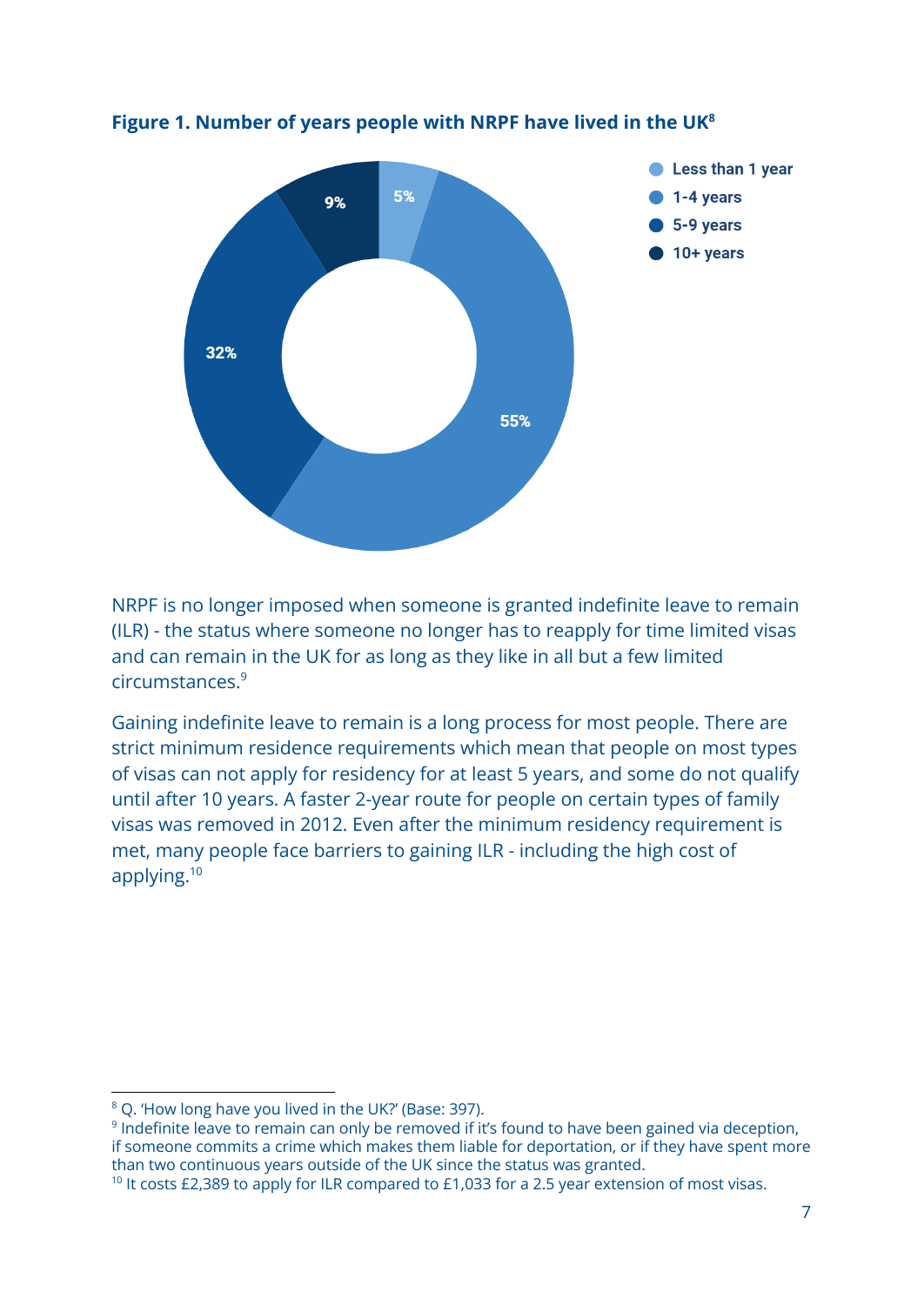#### <span id="page-8-0"></span>**Table 1. Minimum residence requirements for ILR applications**

| Minimum residence before being<br>eligible for ILR | <b>Visa types</b>                                                                     |
|----------------------------------------------------|---------------------------------------------------------------------------------------|
| 0 Years                                            | Children with both resident parents<br>who have ILR, and adult dependent<br>relatives |
| 2 years                                            | Some investors and specific highly<br>skilled visas                                   |
| 5 years                                            | Most work and family visas                                                            |
| 10 years                                           | Any lawful residence, and some family<br>routes                                       |
| 20 years                                           | Any residence (can include time<br>undocumented)                                      |

People with NRPF are therefore often long term residents in our communities, many of whom are on the long hard road to gaining citizenship. NRPF is, by design, a condition people are expected to live with for many years, sometimes over a decade.

#### **NRPF primarily affects people of colour**

Although the Home Office does not publish detailed statistics on the ethnicity of people with NRPF, it has long been recognised that the policy largely affects people of colour. This in part because, prior to 2021, NRPF was not applied to migrants who were citizens of countries in the European Economic Area, whereas it was to those migrating from Africa and Asia. As a result, as the table below shows, the overwhelming majority of people with the condition attached are people of colour.

#### **Table 2. Ethnicity of people with NRPF<sup>11</sup>**

| <b>Ethnicity</b>      | <b>Percentage of NRPF population</b> |
|-----------------------|--------------------------------------|
| Arab                  | 4%                                   |
| l Asian/Asian British | 11%                                  |

<sup>11</sup> Q. 'How would you describe your ethnic origin?' (Base: 397).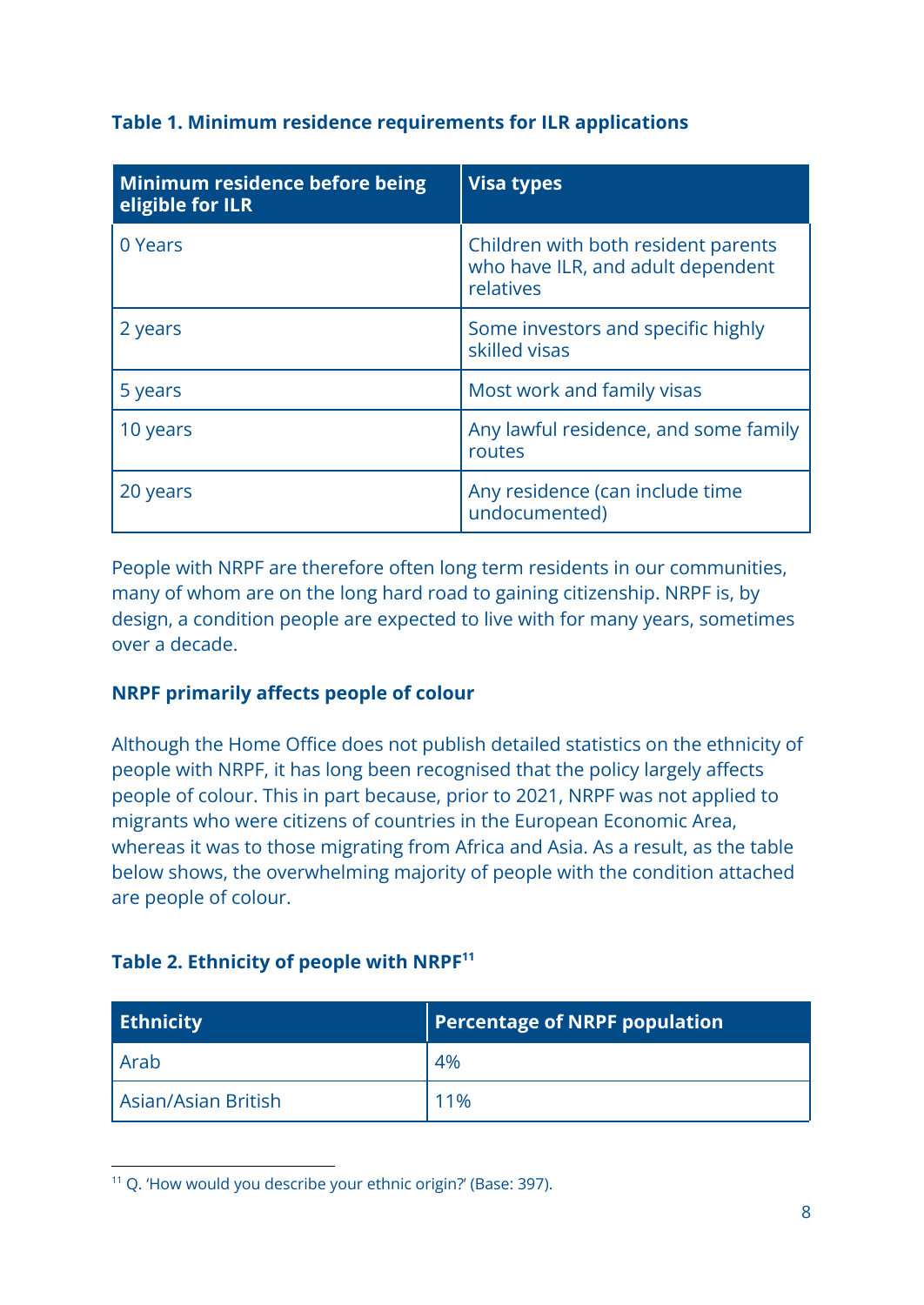| <b>Black / Black British</b>    | 49%   |
|---------------------------------|-------|
| <b>Mixed</b>                    | 14%   |
| Turkish                         | $0*%$ |
| <b>White - Eastern European</b> | 11%   |
| Other/Prefer not to Say         | 11%   |

The harms associated with NRPF described in the later chapters therefore fall disproportionately on people of colour. This is particularly the case for people with intersecting marginalised identities, like Black women, who, as described in the following chapters, often experience these harms at greater rate than people with NRPF in general.

#### **The majority of people with NRPF are in work, but earn less than the UK average**

3 in 5 (60%) respondents said they were in paid work before the pandemic paying taxes into a benefit system which they broadly cannot access. The proportion of people with NRPF in work fell to just over half (53%) by the time of the survey, including those who were furloughed. Almost 2 in 5 (37%) of those currently working are key workers, employed in industries like food delivery and health and social care that helped keep the country going during the pandemic.

#### <span id="page-9-0"></span>**Figure 2. Most people with NRPF are either studying or working - and many are key workers**

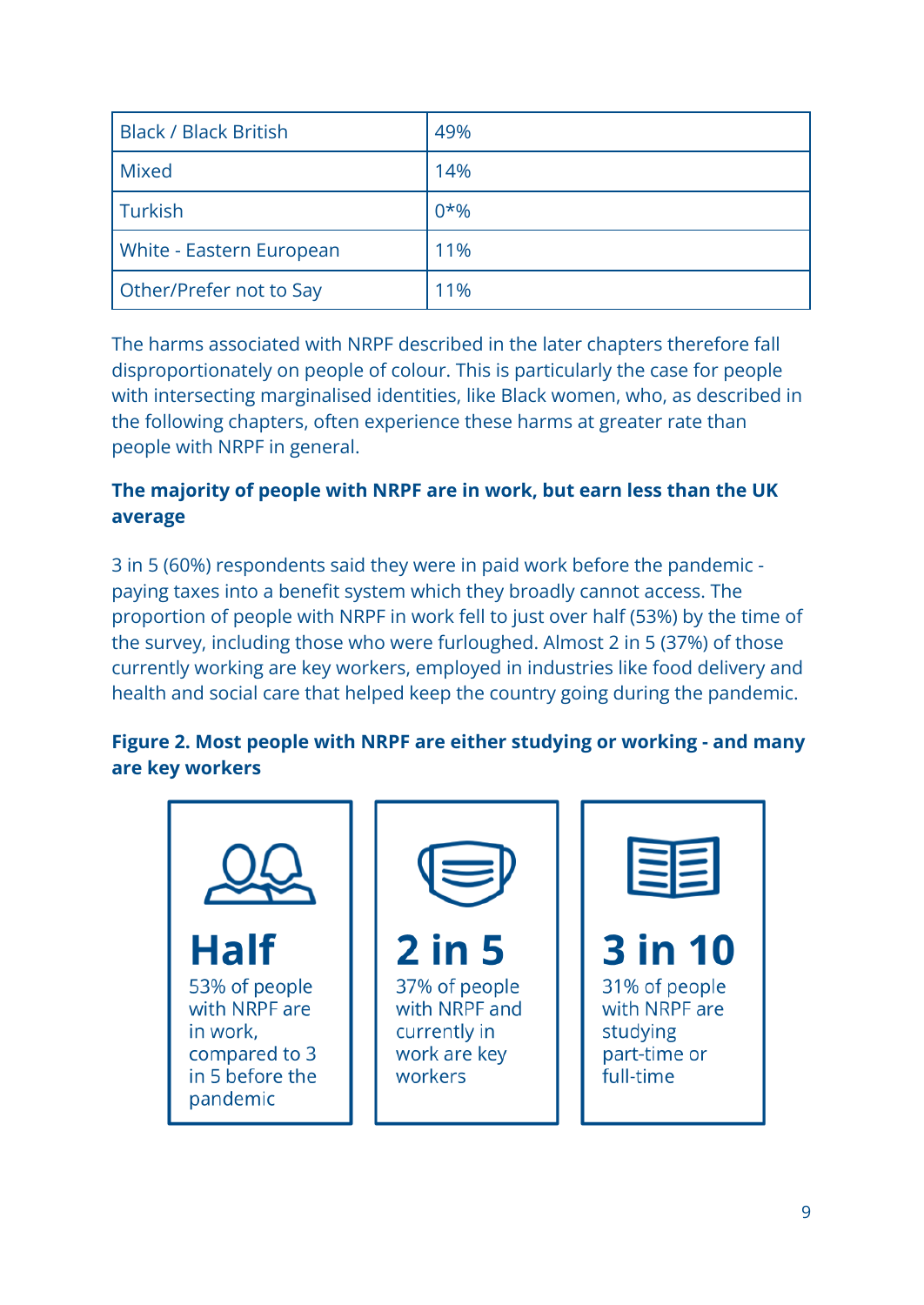However, on average people with NRPF earn less than the general UK population. Our research shows that even before the pandemic, **2 in 3** (66%) households with NRPF earned less than £30,000 compared to the median UK household income of  $£29.900<sup>12</sup>$  They are also more likely to have insecure work. Nearly **1 in 12** (9%) people were working on zero-hours contracts or contracts with variable hours and income, compared to just 3% of the UK labour force as a whole  $13$ 

#### **NRPF affects hundreds of thousands of children who are living in the UK, including British citizens**

Previous analysis carried out by the Oxford Migration Observatory on behalf of Citizens Advice estimated that 13% of the 1.376 million people in the UK who have NRPF are under 18, or around 176,000 children.<sup>14</sup>

However, the number of children affected by NRPF is likely to be much larger. With just 1 exception, eligibility for benefits designed to support children is determined by the immigration status of the parents or carers the children live with.<sup>15</sup> As a result, many children who are themselves British citizens or have indefinite leave to remain, are unable to receive entitlements such as Child Benefit, because their resident parent(s) have NRPF. Of people with NRPF polled, **over 1 in 4** (27%) are parents who share a household with their children.<sup>16</sup> Applied to the Oxford Migration Observatory estimate of adults with NRPF, this equates to around 329,000 parents.

Parents with NRPF face some of the most challenging circumstances and have almost no state support. They can't access any of the core benefits designed to support the cost of bringing up children, including Child Benefit and the child element of Universal Credit. Although state school positions are available, children whose parents have NRPF can't - in normal circumstances - get free school meals<sup>17</sup> or the additional educational funding associated with them.<sup>18</sup>

<sup>&</sup>lt;sup>12</sup> Office for National Statistics, 'Average [household](https://www.ons.gov.uk/peoplepopulationandcommunity/personalandhouseholdfinances/incomeandwealth/bulletins/householddisposableincomeandinequality/financialyear2020) income, UK: 2020' (January 2021)

<sup>&</sup>lt;sup>13</sup> Office for National Statistics, People in [employment](https://www.ons.gov.uk/employmentandlabourmarket/peopleinwork/employmentandemployeetypes/datasets/emp17peopleinemploymentonzerohourscontracts) on zero hours contracts (2021)

<sup>&</sup>lt;sup>14</sup> The Migration Observatory at the University of Oxford, ['Between](https://migrationobservatory.ox.ac.uk/resources/commentaries/between-a-rock-and-a-hard-place-the-covid-19-crisis-and-migrants-with-no-recourse-to-public-funds-nrpf/) a rock and a hard place: the [COVID-19](https://migrationobservatory.ox.ac.uk/resources/commentaries/between-a-rock-and-a-hard-place-the-covid-19-crisis-and-migrants-with-no-recourse-to-public-funds-nrpf/) crisis and migrants with No Recourse to Public Funds (NRPF)' (June 2020).

<sup>&</sup>lt;sup>15</sup> Disability Living Allowance is the exception to this rule. The Social Security (Disability Living Allowance) Regulations 1991 outline that the claimant is the person who is directly eligible, and includes references to child claimant eligibility.

<sup>&</sup>lt;sup>16</sup> Throughout the rest of this report, any references to this group in our polling will refer to this group as 'parents' or 'parents with NRPF'.

 $^{17}$  In Wales, schools currently have discretion to provide free school meals for kids whose families have no recourse to public funds and can claim this back from the Welsh government: [WQ81376](https://record.assembly.wales/WrittenQuestion/81376) [\(e\),](https://record.assembly.wales/WrittenQuestion/81376) 23 October 2020.

 $18$  During the pandemic, eligibility for free school meals was extended to some children with NRPF, it is not known whether this will continue. Department for Education, '[Coronavirus](https://www.gov.uk/government/publications/covid-19-free-school-meals-guidance/guidance-for-the-temporary-extension-of-free-school-meals-eligibility-to-nrpf-groups) [\(COVID-19\):](https://www.gov.uk/government/publications/covid-19-free-school-meals-guidance/guidance-for-the-temporary-extension-of-free-school-meals-eligibility-to-nrpf-groups) temporary extension of free school meals eligibility to NRPF groups' (October 2021).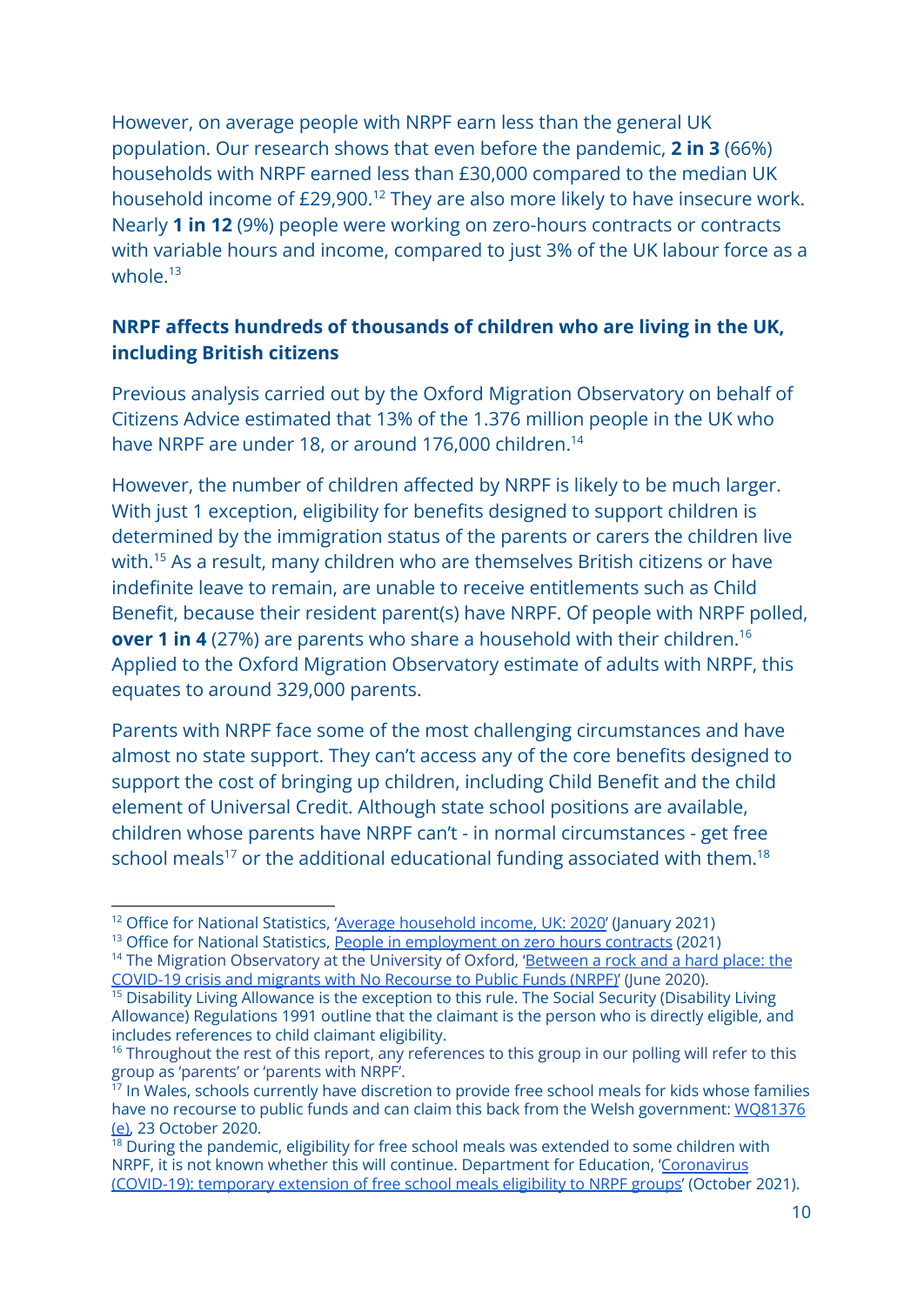Support with childcare is also inconsistent, as the table below shows. Following a court case, parents of 2 year olds are now allowed to access 15 hours a week of free childcare provided they earn under £15,400. Parents of 3-4 year olds can access the 15 hours of free childcare available to all parents - but not the 30 hours available to parents who work more than 16 hours a week. After the age of 5, parents with NRPF have access to neither tax free childcare nor the childcare element of Universal Credit.

|                 |               | <b>Parents with NRPF</b>                                                 | <b>Parents without NRPF</b>                                                          |
|-----------------|---------------|--------------------------------------------------------------------------|--------------------------------------------------------------------------------------|
| Age of<br>child | 2 years old   | 15 hours a week of free<br>childcare provided they<br>earn under £15,400 | 15 hours a week of free<br>childcare provided they<br>earn under £15,400             |
|                 | 3-4 years old | 15 hours of free childcare                                               | 15 hours of free<br>childcare or 30 hours if<br>working more than 16<br>hours a week |
|                 | 5 years old   | <b>Nothing</b>                                                           | Tax free childcare<br>element of Universal<br>Credit                                 |

#### <span id="page-11-0"></span>**Table 3. Access to childcare support**

Despite **3 in 5** (60%) parents with NRPF being in work, many are behind on rent and bills. They face the same struggles as the wider NRPF population, magnified as the additional costs associated with raising children add to the hardship they face.

**3 in 5** (60%) parents with NRPF have been here for 5 or more years and many of the children they're raising will have British citizenship. Yet NRPF locks those children out of the basic support that millions of other children in the UK receive, impacting their living conditions, safety, learning and overall wellbeing.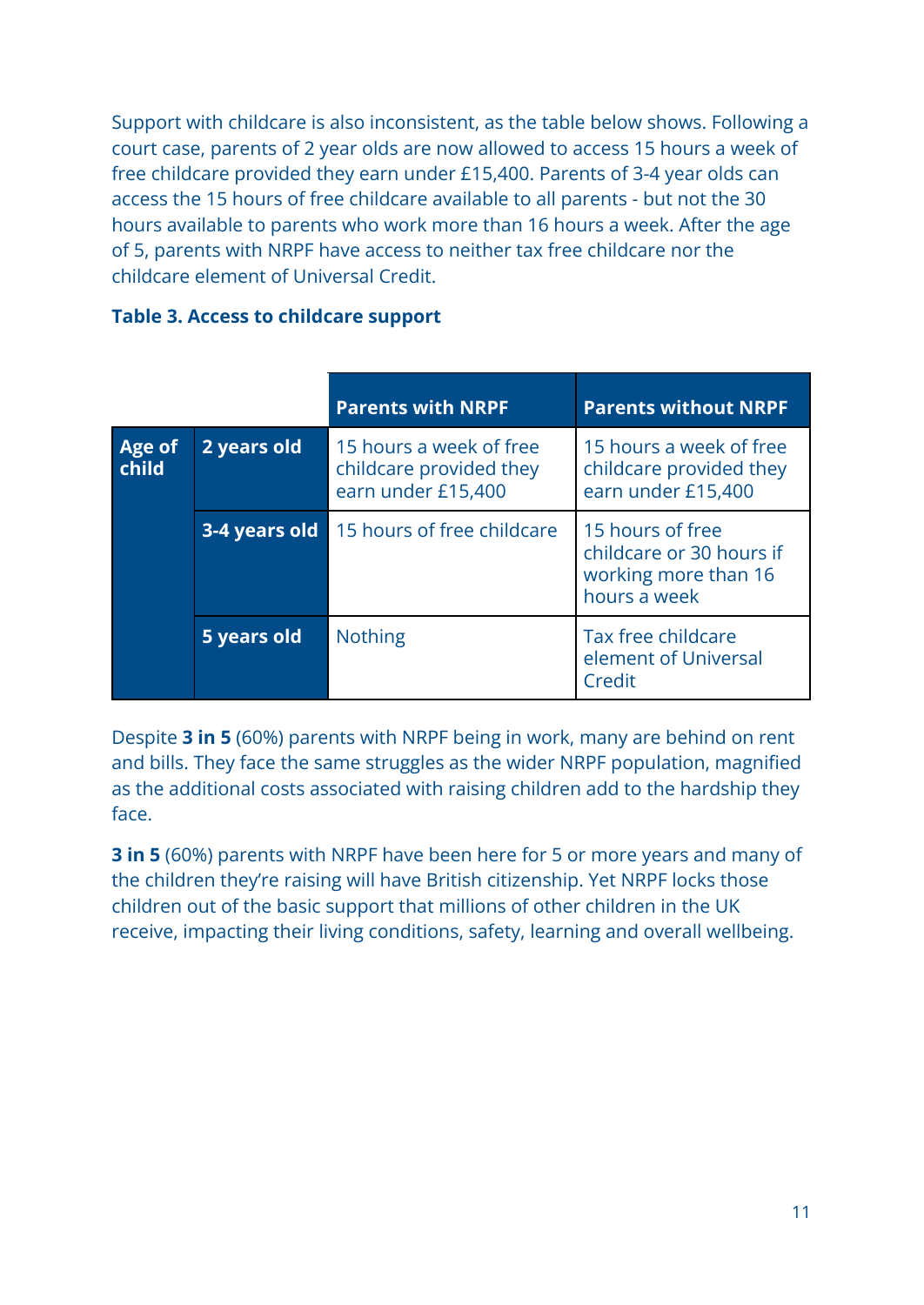## **Chapter 2: No Recourse to Public Funds causes widespread harm**

Having no recourse to public funds means life without a safety net - the safety net most people in the country can rely on. People with NRPF aren't eligible for most types of benefits including Child Benefit, Universal Credit, and Social Housing. Being unable to access these core benefits means that people with NPRF are locked out of receiving a wide range of other forms of social support available only to benefit claimants. These include:

- **Support for families with children** (e.g. free school meals and maternity grants)
- **● Support for disabled people**, like Personal Independence Payments (PIP), Disability Living Allowance (DLA) and Disabled Facilities Grants which can be used to make one's home more accessible
- **● Support with housing costs**, like help with rent, Discretionary Housing Payments and council tax reduction

These benefits, allowances and grants together form the basis of a social safety net in the UK. As outlined above, families with NRPF often earn below the national average. Being unable to access the welfare system means their actual income falls even further behind. As shown in Amara's story below, people with NRPF, including key workers, are denied significant amounts of in-work support and can't access help at points of crisis, such as falling ill or losing a job.

The impact of living without this support is vast and can impact all aspects of people's lives. Our research shows that **3 in 4** (75%) people with NRPF have experienced at least 1 negative impact of the policy, and as the rest of the chapter will show, the cumulative effect of this can make day-to-day living a real struggle.



 $19$  The names of survey and interview participants in this report have been replaced with pseudonyms, to protect the anonymity of participants.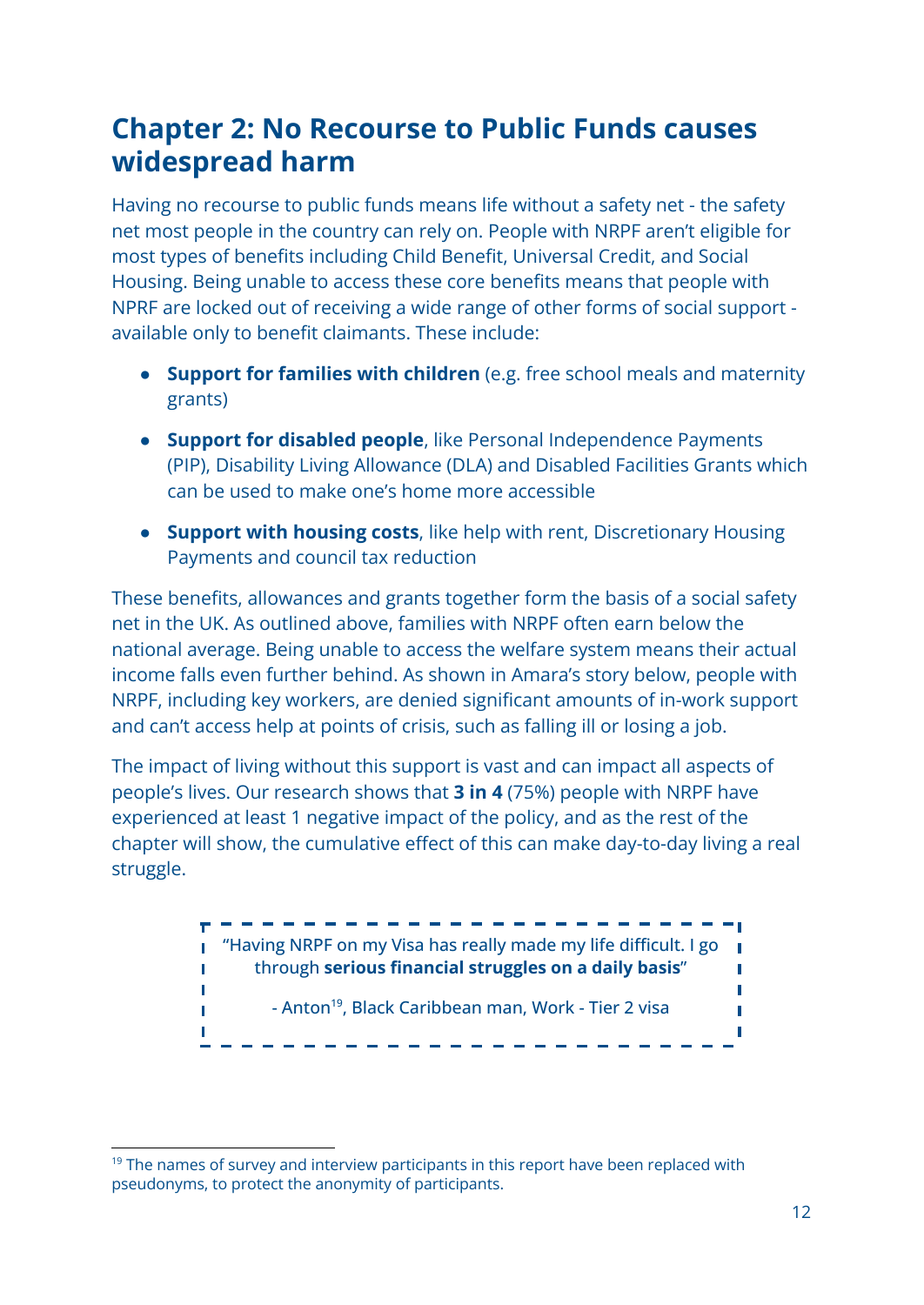#### **Amara's story**

Amara works part-time, and her husband works full-time in a care home. They are both key workers and they both have NRPF conditions attached to their visas. They have 3 school-aged children together.

Amara came to Citizens Advice because the family were struggling to live in overcrowded accommodation with her sister's family.

Amara's NRPF condition was lifted, but it was re-imposed a few weeks later when she renewed her visa.

Her financial circumstances are the same with her and her husband's salaries from their key worker roles insufficient to cover their family's costs. Amara will have to reapply to have the NRPF condition lifted.

#### **What support are Amara and her family losing out on in the meantime?<sup>20</sup>**



**Universal Credit £307.05/week** This includes standard allowance, housing element and child element.



**Child Benefit £49.15/week**

 $20$  These calculations are based on net monthly wages of £3,700 and a Local Housing Allowance rate for a 3 bedroom property in the area of the local Citizens Advice contacted (£441.86).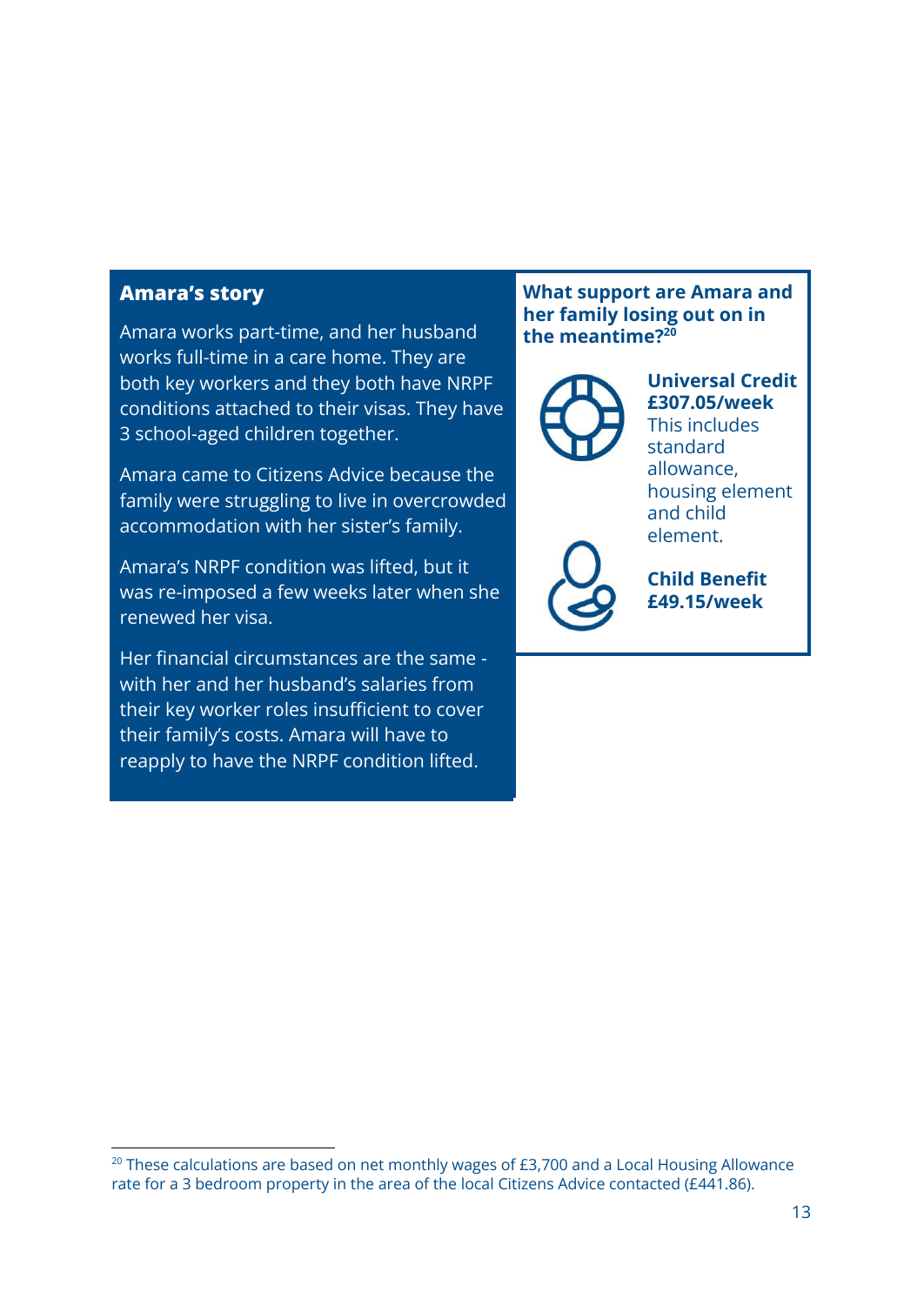#### **NRPF makes people fall behind on bills and fall into debt**

Without access to Universal Credit, tax credits and other benefits intended to top up low income or replace income when claimants are out of work, people with NRPF find themselves struggling to afford essential services.

This has significant impacts. **81%** of people with NRPF are behind on at least 1 bill. This compares to 1 in 5 (20%) people in the UK at large.



**Figure 3. People with NRPF are more at risk of falling behind on bills<sup>21</sup>**

More than **4 in 5** parents with NRPF (84%) are behind on at least one bill. Almost **3 in 5** (57%) are behind on gas or electricity bills, with **1 in 6** (18%) saying they can't afford to heat or light their home due to the NRPF policy.

During the pandemic, parents with NRPF faced additional barriers to supporting their children to learn - lessons moving online meant increased energy and internet costs. Almost **half** (47%) of all parents with NRPF said they had fallen behind on broadband bills compared to just **1 in 6** (15%) parents in the general population. And around **1 in 7** (15%) parents with NRPF said their children couldn't keep up with school work as NRPF meant they didn't have access to the internet or a computer. Many of our survey respondents described how their bills piled up during the pandemic.

<sup>&</sup>lt;sup>21</sup> Q. Are you currently falling behind on payments for any of the following household bills? (Base: 397).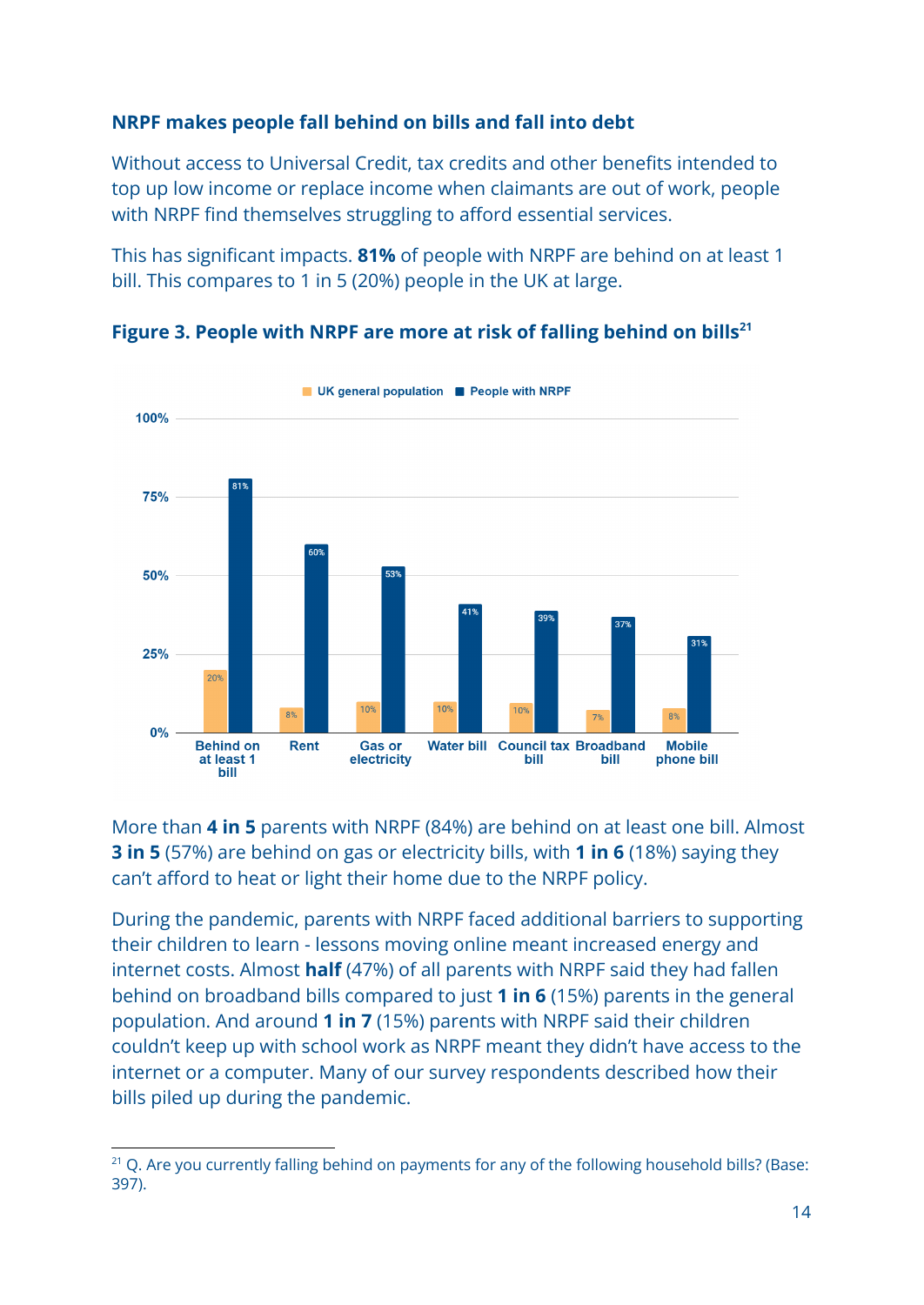

As these bills pile up, people with NRPF can find themselves taking out credit, either from lenders or, more likely, from family and friends.

Low and insecure incomes make people less resilient to economic shocks. It means they need to borrow more to cover the cost of these shocks, which leaves them more vulnerable to future shocks, which they then are less able to mitigate against and therefore happen more often.<sup>22</sup> Being trapped in this cycle of debt leaves some people unable to ever fully pay off their bills. As the example below shows, for people with NRPF it can also lead to severed ties with family and friends.

> "It's been a lot of struggle, **living to make ends meet** with no **I** entitlement to public funds. To pay rent, shelter and some other **I** bills. **I have been in debt to friends**, that I lost some because I was unable to pay back; even **my little salary is gone on debt and loans**."  $\blacksquare$  - John, Mixed - White and Black African man, Work - Tier 2 visa  $\blacksquare$

<sup>&</sup>lt;sup>22</sup> G. Hardy and J. Lane, Citizens Advice, 'Walking on Thin Ice: The cost of financial [insecurity](https://www.citizensadvice.org.uk/about-us/our-work/policy/policy-research-topics/debt-and-money-policy-research/walking-on-thin-ice-the-cost-of-financial-insecurity/)' (2018).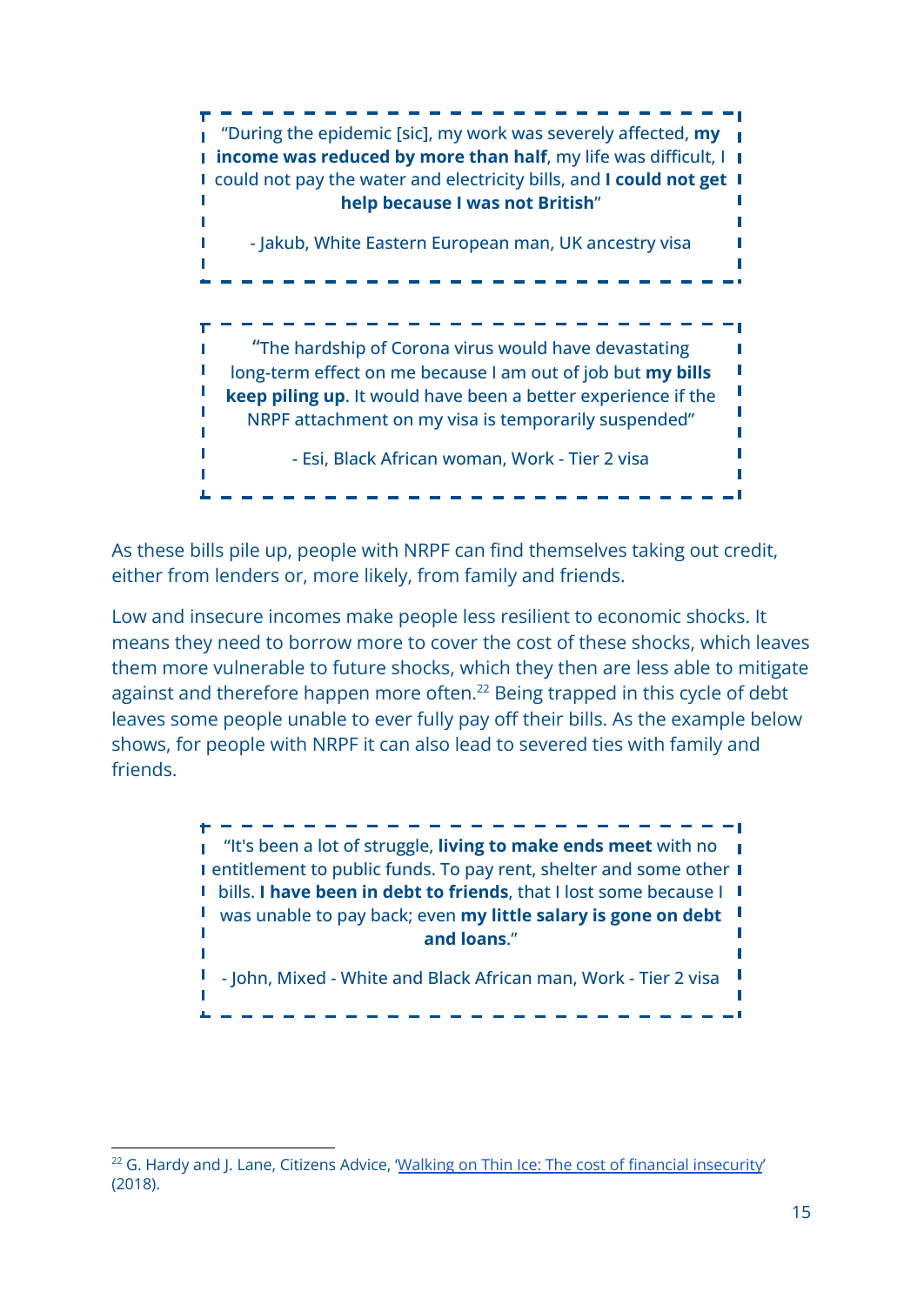#### **Abigail's story**

Abigail is a student living in private-rented accommodation She lives with her 2 siblings (who are also students with NRPF) and her sister's baby. Before Abigail's sister gave birth, the 3 siblings lived in a 1-bedroom apartment.

Abigail's family have since moved to a slightly larger home, but are struggling to make ends meet. Between being behind on bills and struggling to pay for rent and new expenses for the baby, Abigail is worried about how her family will cope.

Abigail and her family are now seeking financial support, and are considering taking out loans. But with NRPF attached to their visas, they don't know what they can access, or where to go for help. Abigail and her family are now left feeling helpless and worried about their future.

#### **NRPF leads to poor housing conditions**

People with NRPF can't apply for either Housing Benefit or the housing element of Universal Credit. They are not eligible for any form of social housing, so must rent in the more expensive and less secure private rental market. If they reach a point of crisis, people with NRPF are also ineligible for local authority homelessness assistance.

Some people with NRPF will indirectly receive some support with their housing because they are the partner of someone who is eligible. In such cases, the partner can claim universal credit but they will only get the amount they would have received if they were a single person household. This means that the housing element will often not reflect the actual costs of rent for the household. For example, someone under 35 would only receive the much lower rate for renting a room in shared accommodation, instead of the higher rate for a whole 1 bedroom property they would be entitled to if neither partner had NRPF.

Our research shows that people with NRPF experience problems with housing at a far greater rate than the rest of the population. **3 in 5** (60%) people with NRPF are behind on their rent - this compares to just 1 in 12 (8%) adults in the general population.<sup>23</sup>

**Half (48%)** of people with NRPF report living in overcrowded accommodation. This rises to **3 in 5 (60%)** for Black women, considerably higher than the comparative figures for men or women of other ethnicities or Black men. While not directly comparable, the latest government data on overcrowding suggests

<sup>&</sup>lt;sup>23</sup> Citizens Advice, Coronavirus Harms (June 2021). Based on nationally representative polling of 6,012 people (including 1,768 people who had children 18 and under in their household). conducted by ICM Unlimited on behalf of Citizens Advice between 15 July and 2 August 2021.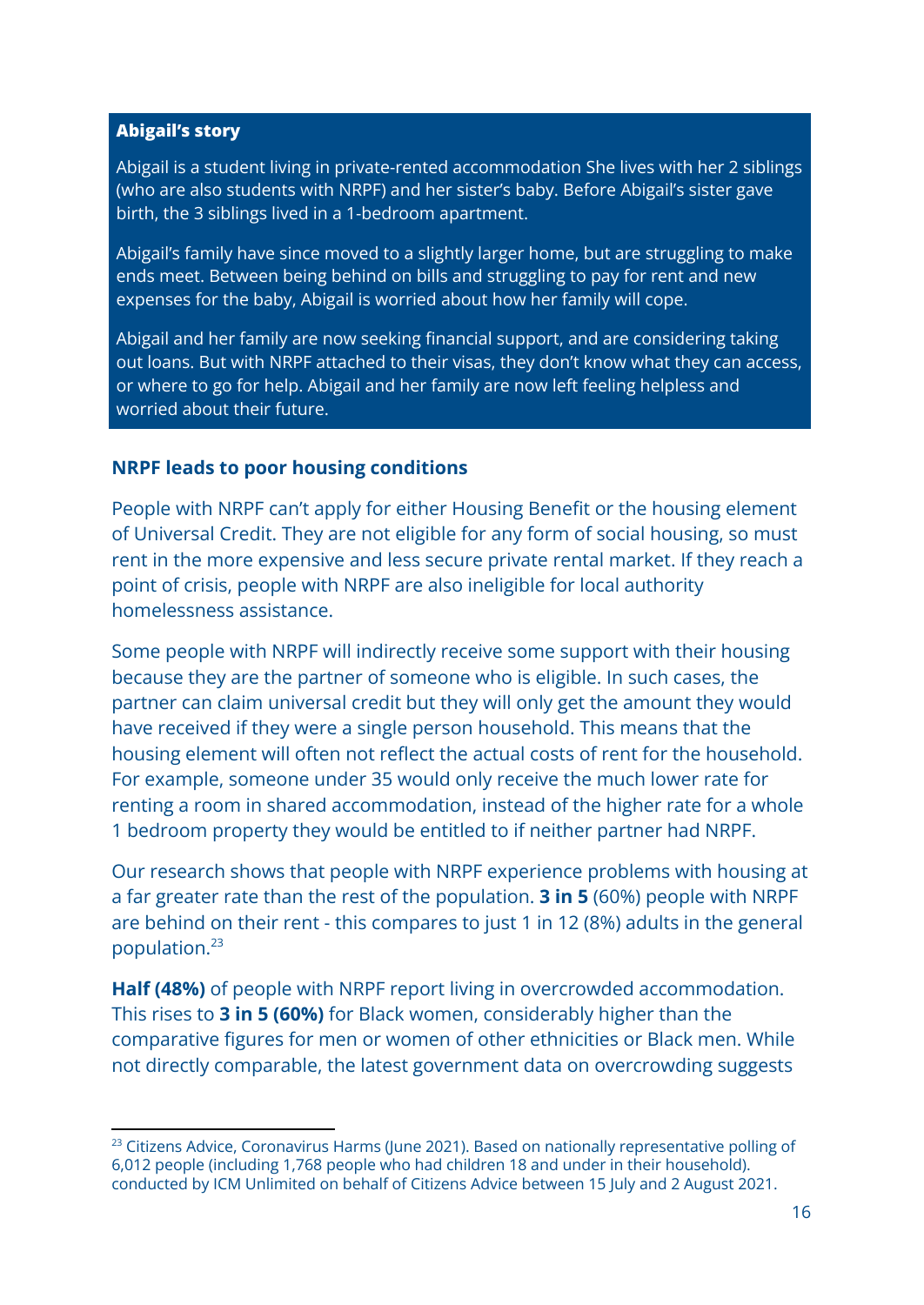that an average of 3% of households in England<sup>24</sup> and 7% of private rented sector accommodations are overcrowded.<sup>25</sup>

High-cost rent and lower wages also mean that many cannot afford to rent a home, pushing them towards insecure housing and street homelessness. Around **1 in 5** (18%) people with NRPF have experienced homelessness or insecure housing. To put this in context - around just 1% of households in England registered homelessness applications with local authorities in 2019/20.<sup>26</sup>



Omar's emphasis on the impact of the pandemic on their living conditions is echoed in many others' experiences, like Jamilah's:



#### **NRPF causes people to cut back on essential goods**

With no income support to help with essentials, financial decisions for people with NRPF can mean making difficult decisions about which bills to pay and which essentials to go without.

<sup>&</sup>lt;sup>24</sup> GOV.UK, ['Overcrowded](https://www.ethnicity-facts-figures.service.gov.uk/housing/housing-conditions/overcrowded-households/latest) Households' (September 2020).

<sup>&</sup>lt;sup>25</sup> English Housing Survey 2019 to 2020: headline report, Ministry of Housing, Communities & Local Government (December 2020).

<sup>&</sup>lt;sup>26</sup> Suzanne Fitzpatrick, Beth Watts, Hal Pawson, Glen Bramley, Jenny Wood, Mark Stephens & Janice Blenkinsopp, Crisis, 'The [homelessness](https://www.crisis.org.uk/media/244702/crisis-england-monitor-2021.pdf) monitor: England 2021' (March 2021); Office for National Statistics, '[Households](https://www.ons.gov.uk/peoplepopulationandcommunity/birthsdeathsandmarriages/families/datasets/householdsbyhouseholdsizeregionsofenglandandukconstituentcountries) by household size, regions of England and UK constituent [countries'](https://www.ons.gov.uk/peoplepopulationandcommunity/birthsdeathsandmarriages/families/datasets/householdsbyhouseholdsizeregionsofenglandandukconstituentcountries) (March 2021).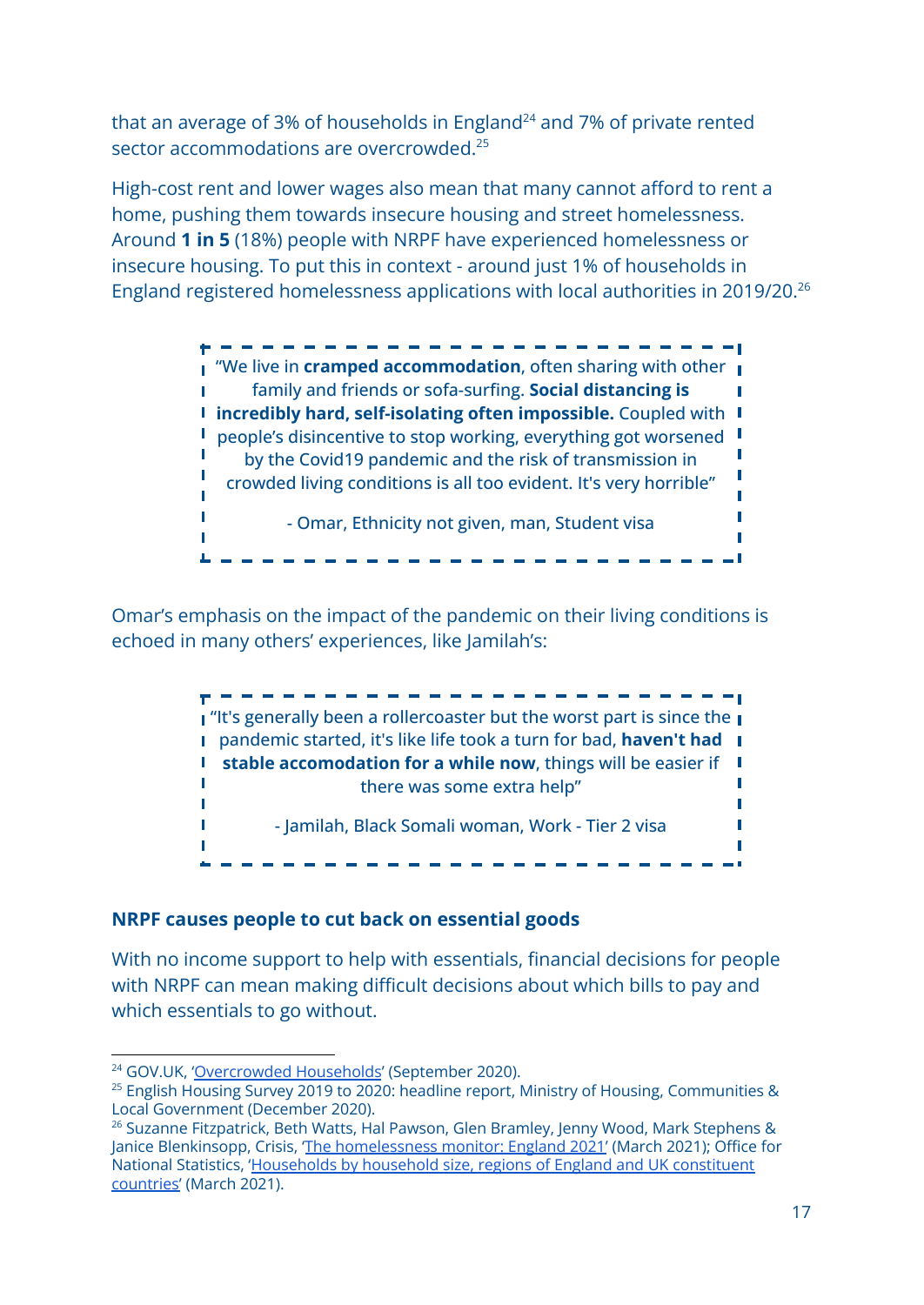Aisha, a Black African single mum, came to the UK on a student visa in 2012. Having completed her Masters degree, she was unable to get a work visa and continue her career.

She now rents privately and works a zero-hour contract as a mental health nurse with an agency, balancing her work with childcare for her 6-year old. She told us about her experience deciding what to go without:

"What I struggle with are things like clothing, you know? Getting some essentials for my child, he's sometimes on multivitamins and all those things. But in terms of clothing mainly, and obviously providing for things like his toys, you know? We are not extravagant, we don't have games, we don't have, you know, we just have a normal life. So, sometimes I would pay my bill but, yes, **sometimes it can be a struggle**. Especially things like electricity which comes every quarter [...] And obviously, things like council tax, I remember when it was lockdown and the no recourse public funds, **I couldn't get anybody to support me with things like council tax**."

She continues:

"So **everything is a struggle** and obviously for me even during lockdown, I'm not going to lie to you, we would rather stay without food but **I pay my rent, because I can't imagine where we would go**. We can't afford private housing, we can't get support from the state for our housing, that really, really freaks me out. **I would rather not eat for days and pay rent**." T - Aisha, Black African woman, Family visa

. . . . . . . . . . . . .

When faced with impossible choices like deciding between paying for rent and food, being able to adequately support one's family becomes challenging. And Aisha is not alone with this experience. **3 in 4** (75%) people with NRPF have experienced at least 1 negative impact like not being able to heat or light their home, or afford clothing and footwear which is appropriate for the weather.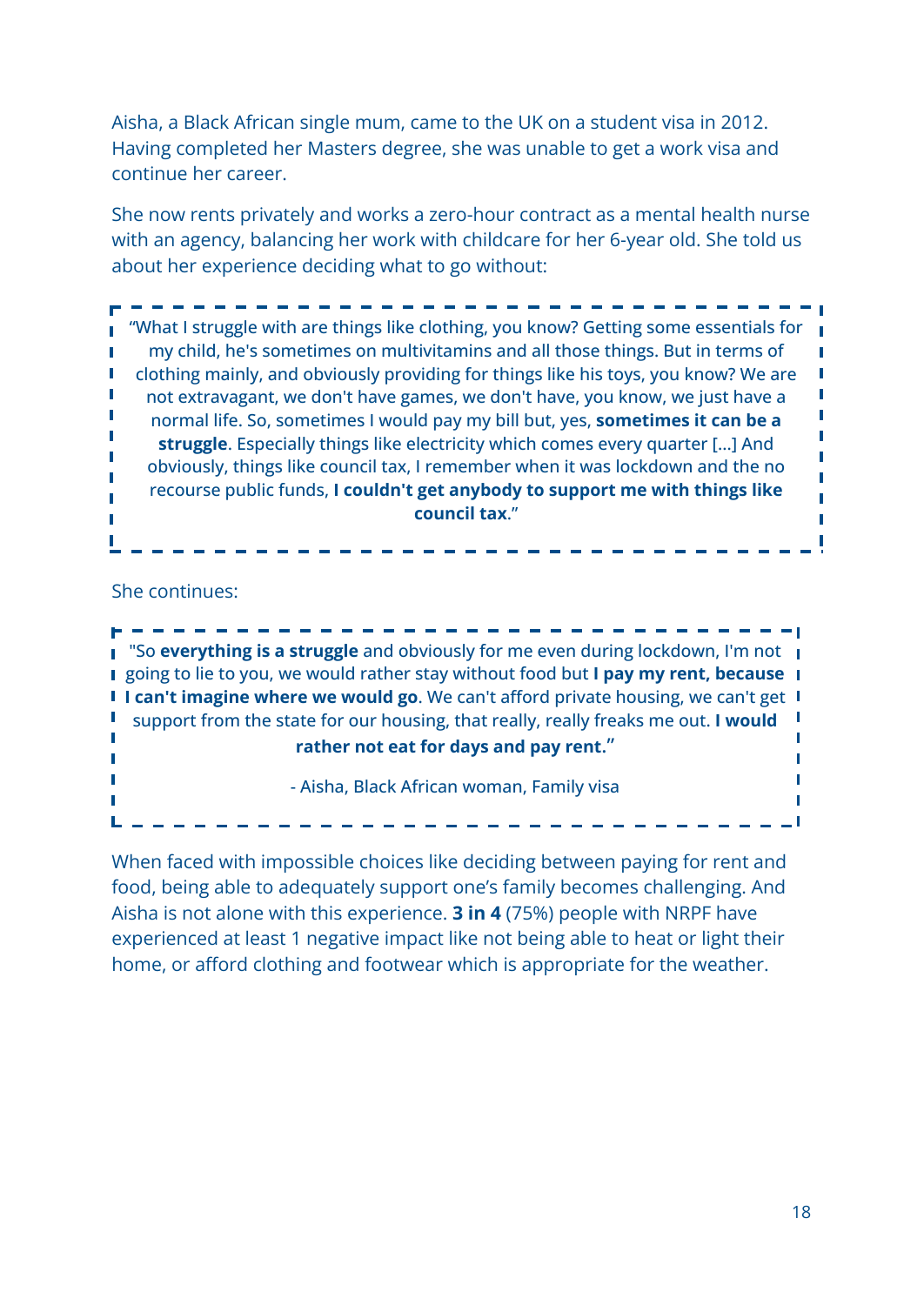#### <span id="page-19-0"></span>**Figure 4. People with NRPF have experienced a range of negative impacts as a result of the policy<sup>27</sup>**



 $\mathbf{r}$ 

 $27$  Q. 'No Recourse to Public Funds (NRPF) is a status that applies to non-UK nationals who have limited entitlement to welfare benefits, social housing and/or are subject to UK Government immigration control. Have you experienced any of the following because of having NRPF? Please do not tick if you have experienced any of the following but it was unrelated to having NRPF' (Base: 397).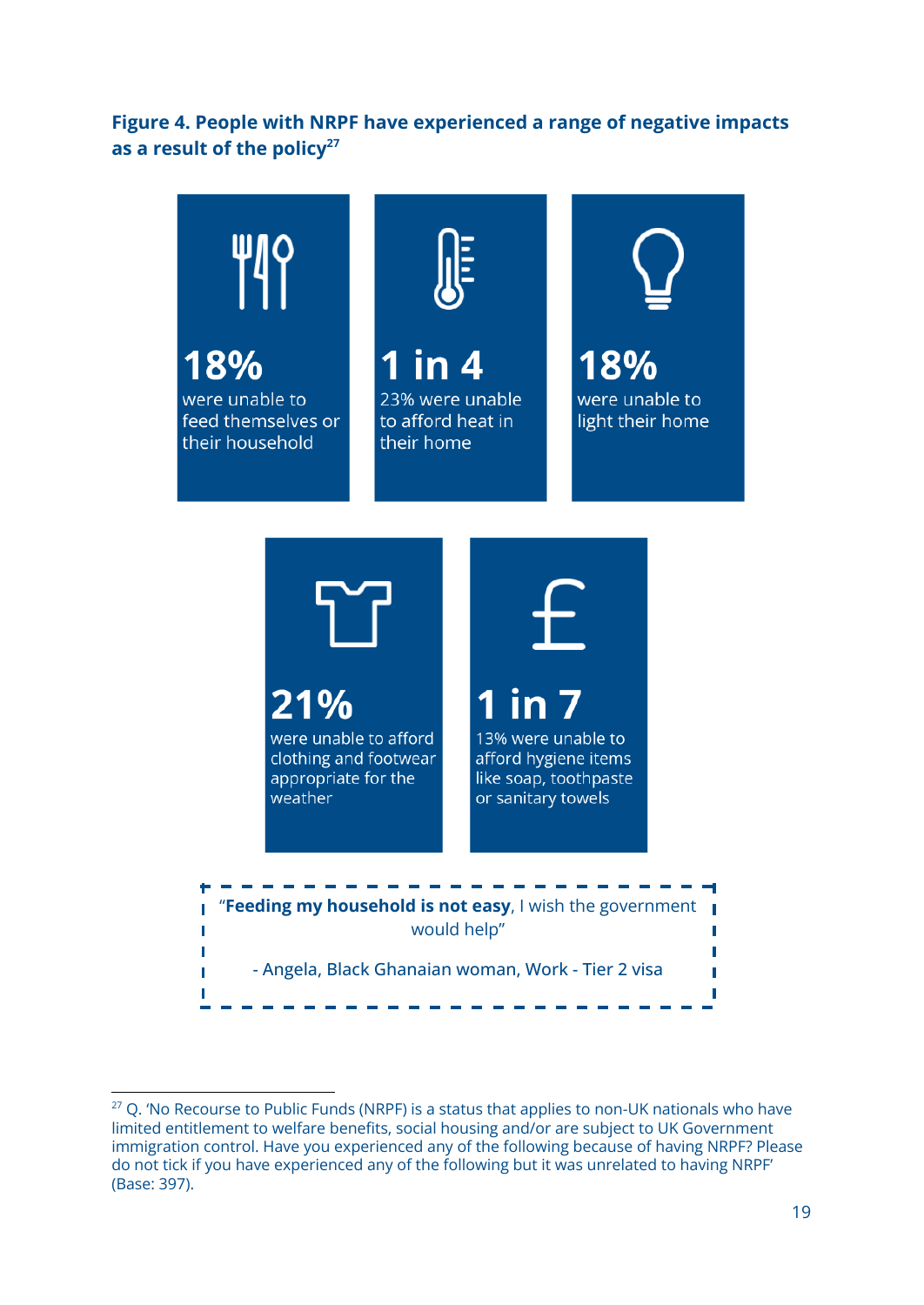**1 in 10** (8%) parents with NRPF say they haven't been able to feed themselves or their household and **1 in 10** (11%) have had to use a foodbank. Unlike other children experiencing food poverty in the UK, children with NRPF aren't eligible for free school meals, meaning they can go hungry for long periods of time.

#### **NRPF has a negative impact on people's mental health**

The combined effects of financial hardship, social exclusion and a lack of access to help and support has a devastating impact on people with NRPF's mental health. Over **4 in 5** (83%) people with NRPF say that NRPF has had a negative impact on their mental health, with **1 in 2** reporting that it has had a very negative impact.



#### <span id="page-20-0"></span>**Figure 5. For the vast majority of people with NRPF, the policy has a negative impact on their mental health<sup>28</sup>**

<sup>&</sup>lt;sup>28</sup> Q. 'How, if at all, has having No Recourse to Public Funds (NRPF) impacted your mental health?' (Base: 397).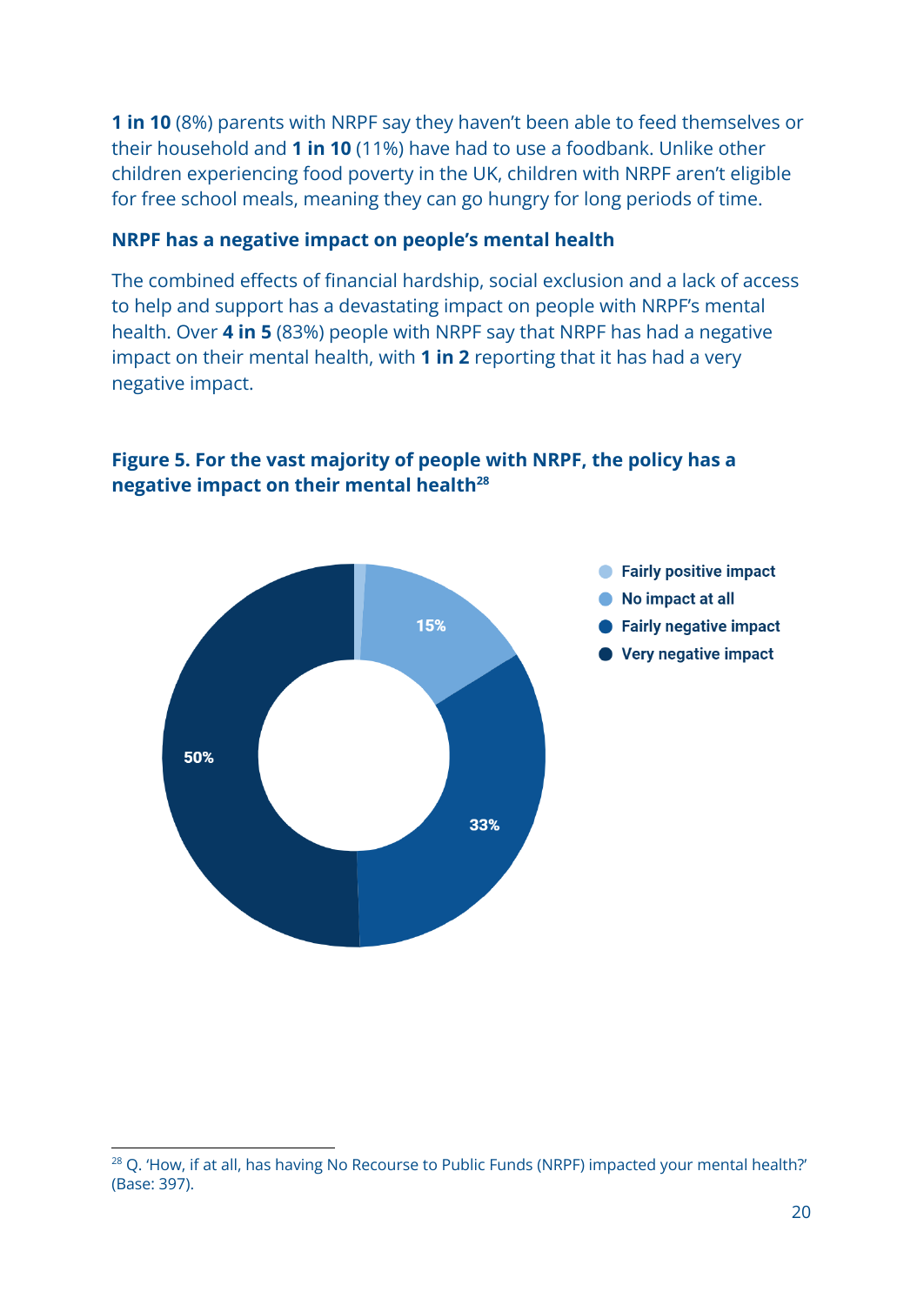The proportion of people reporting that NRPF has had a negative impact on their mental health rises to **91%** for those in overcrowded accommodation and those who have a household income of less than £10,000, **92%** for Black women, and **93%** for those who live with their children.

Efforts that people with NRPF make to change or improve their situation are met with limited support from public services and can often leave people feeling even more helpless than before. When asked about the ways in which NRPF impacted their life, Sabah told us: "My mental health really. Because imagine everywhere you go, they first see your card and say, 'No, you're not eligible for this service, no, you cannot attend this programme.'" She continued:

"One time I wanted to apply for a placement, it was fully funded by the Government and it was free for everybody, **but when I wanted to apply for that they said, 'Because you are no recourse to public funds you are not eligible for this** П П **placement.'** I passed all of the exams and all of the entry requirements. When I wanted to stay with them, when they saw my card, they said, 'Sorry, we T cannot register you because our funding is from government.'" Г - Sabah, Ethnicity not given, woman, Family Visa

Because of a lack of government support, informal forms of support, such as religious and mutual aid groups, are the only support available for people with NRPF. Our research found that this provides practical as well as emotional support for people with NRPF.

"I discovered peer support groups and organised meet ups online and, you know, going through different mental health times. In fact, **those spaces where I could discuss, where I could be treated as a human**. Not as someone carrying a visa. A  $\mathbb T$ specific type of visa, all that. That was quite restorative." - Daniel, White Eastern European man, Work - Tier 2 visa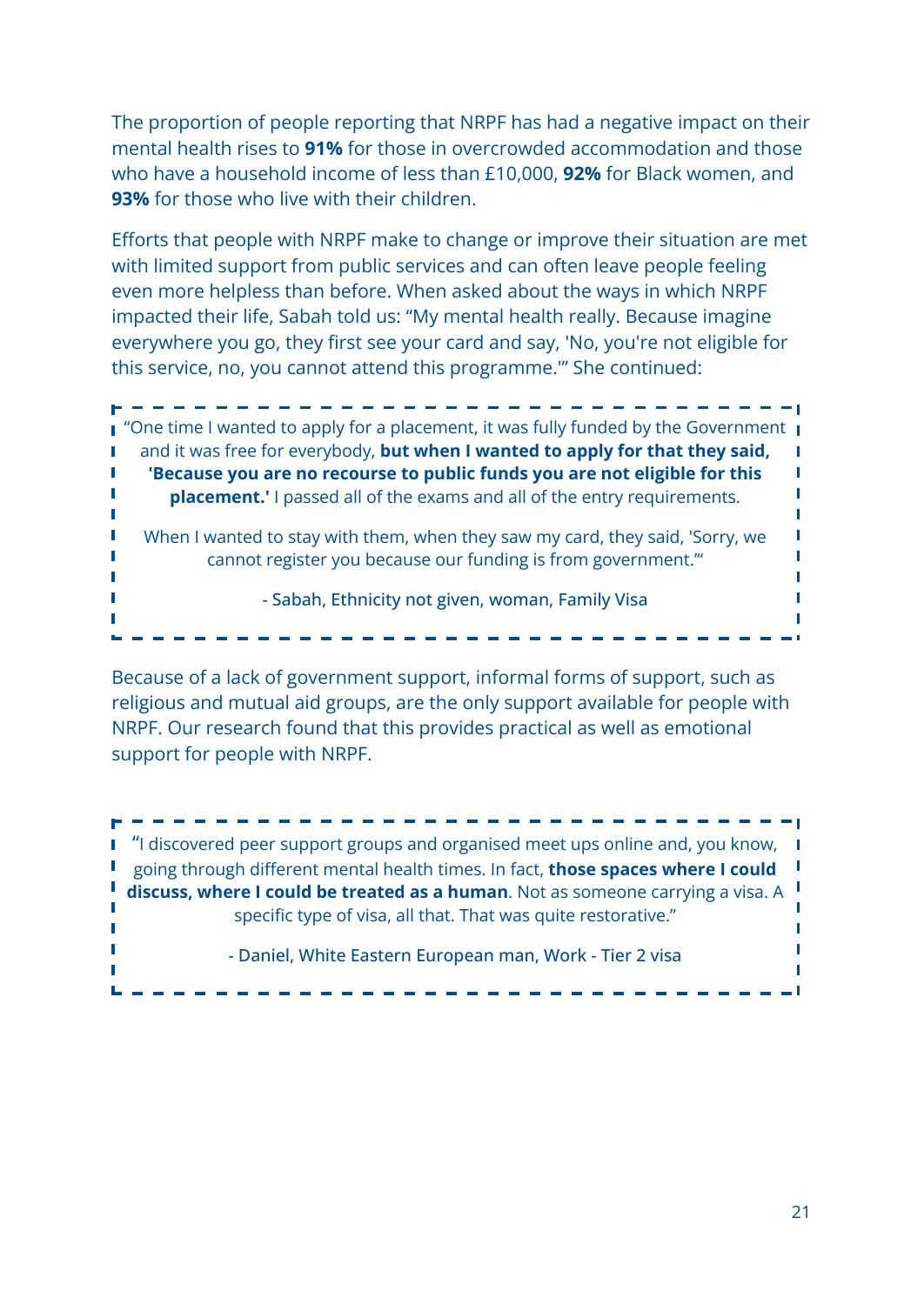#### **NRPF has a disproportionate impact on women**

Our research also finds that NRPF has a disproportionate impact on women. Nearly **9 in 10** (88%) women said NRPF had a negative impact on their mental health, compared with 76% of men. Similarly, women were more likely to have experienced other harm from having NRPF, with **4 in 5** (81%) selecting a specific negative consequence compared with 68% of men.

The marginalisation of women in the UK is caused by a range of factors - the expectation to be primary caregivers for children and the costs associated with raising children is a major one. **1 in 3** (34%) women with NRPF have children living with them, compared to **1 in 5** (19%) men. The social security system is designed to alleviate this: Child Benefit helps with the costs of raising children, Universal Credit can top up low incomes, particularly when people can't work, or have to work part-time due to caring responsibilities. Childcare vouchers allow women caring for children to return to the workforce and free school meals alleviate some of the essential costs of feeding children, and make sure they don't go hungry.

However unlike most women in the UK, women with NRPF don't have access to this support. This means that they struggle to pay for essentials and to afford appropriate housing. Without support for childcare they are hindered in the number of hours they can work and how much they can earn. And as we've seen - their children, even if they have British citizenship, aren't eligible for free school meals and therefore more likely to go hungry.

Being subject to NRPF can also lock people into abusive relationships, as low incomes and visa restrictions cause dependence on a partner. Domestic abuse accommodation is often not available to people with NRPF as despite fleeing abuse, this form of support is counted as public funds. **1 in 10** parents with NRPF told us they've been unable to leave an abusive relationship because the condition means they won't be able to get a refuge space.

People with NRPF on partner visas can apply for a destitution domestic violence (DDV) concession which would allow them temporary access to public funds to support them leaving an abusive partner. This concession gives them the ability to access welfare for at least three months while they make an application for indefinite leave to remain. However success in this application is not guaranteed, and many will fear repercussions from an abusive partner for making a DDV concession application if it is not successful. And of course, even this imperfect support is only available to people on one type of visa.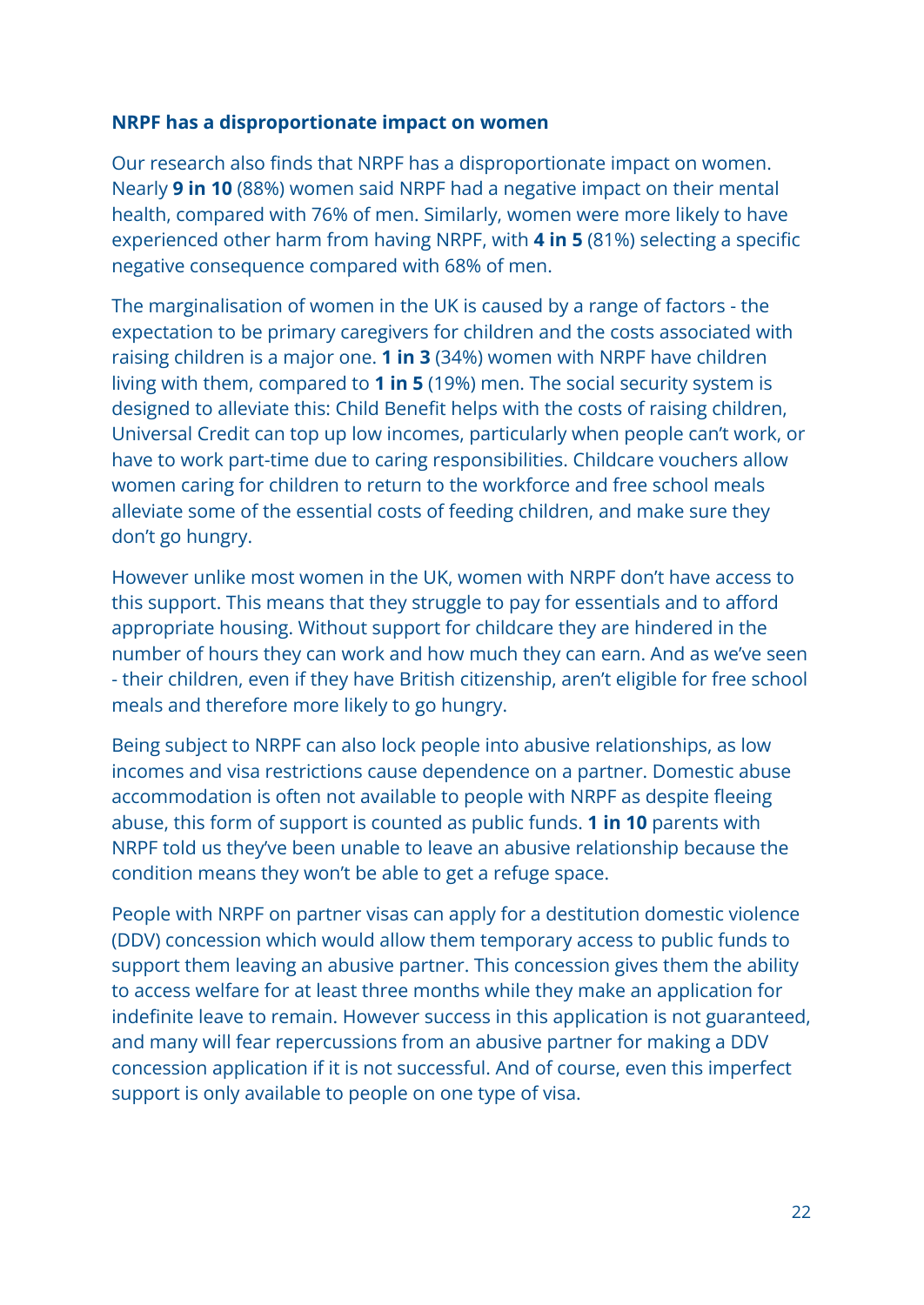Too often people with NRPF end up trapped in a vicious cycle of low or no income and no support to improve their situation, leaving them feeling desperate.

#### **Mary's story, part 1**

Mary is a single mum with a work visa and works as an NHS nurse. She has 2 school-aged children and lives with them in a private rented home.

Mary used to live with her ex-husband, who she was married to for over 10 years and who was abusive towards her. She left the relationship because of this but was concerned about whether she'd be able to afford to take care of her family.

Now, supporting her children on one income, Mary works during the week and on weekends to make ends meet. After paying for essentials, she has little to no money left.

<span id="page-23-0"></span>Without financial assistance, Mary is worried about whether she'll be able to renew her visa or support her eldest child to study at University.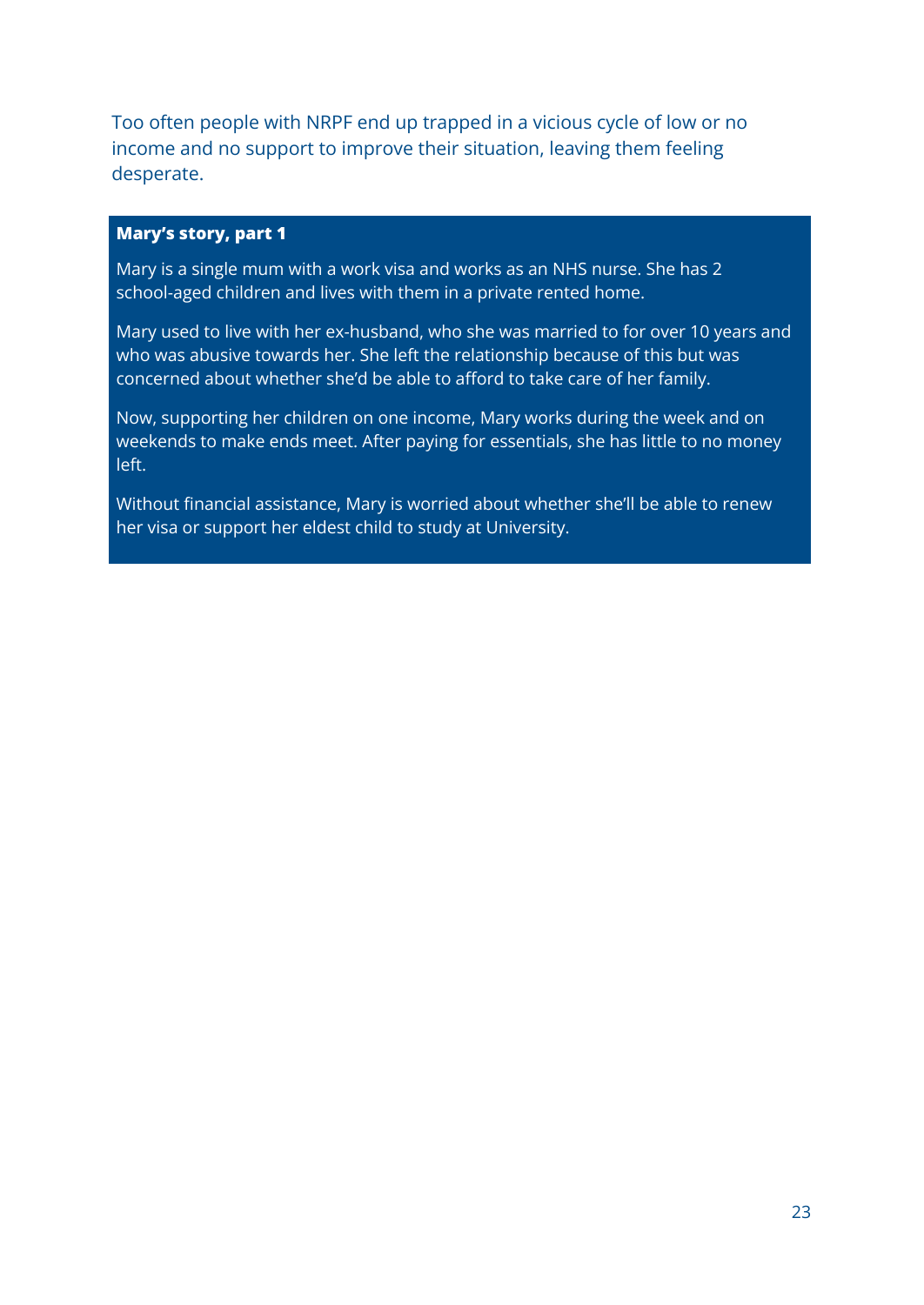## **Chapter 3: No Recourse to Public Funds left people without vital support during the pandemic**

Many of the protection schemes offered during the pandemic were open to people with NRPF. They were able to claim furlough pay through the Coronavirus Job Retention Scheme (JRS) and receive grants from the Self Employed Income Support Scheme (SEISS).<sup>29</sup> Local councils were allowed to give homelessness assistance under the Everyone In scheme, and children with parents who have NRPF were temporarily given free school meals. Despite this, they still remained unable to claim most other forms of welfare such as Universal Credit.

For context - from March 2020, visits to the Citizens Advice 'Accessing UK benefits and services if you are subject to immigration control' web page averaged around **5,500 views a month**, an 80% increase on the start of the year. Similarly, in a typical year at Citizens Advice, we advise around 4,000 people with problems relating to NRPF. During the pandemic, that almost doubled.



<span id="page-24-0"></span>

Schemes such as furlough provided vital support to many people with NRPF throughout the pandemic. However, not all were able to access it. Firstly, it was not initially certain that people with NRPF were in fact eligible for the scheme. This was only clarified in an answer to a parliamentary question 2 weeks after the schemes were launched.<sup>30</sup> Many people with NRPF have assumed that they weren't eligible, or their employer may have assumed this on their behalf,

<sup>&</sup>lt;sup>29</sup> HM Revenue & Customs, Changes to the [Coronavirus](https://www.gov.uk/government/publications/changes-to-the-coronavirus-job-retention-scheme/changes-to-the-coronavirus-job-retention-scheme) Job Retention Scheme from July 2021, (March 2021).

<sup>&</sup>lt;sup>0</sup> UIN [HL2809,](https://questions-statements.parliament.uk/written-questions/detail/2020-03-23/HL2809#) 23, 3 April 2020.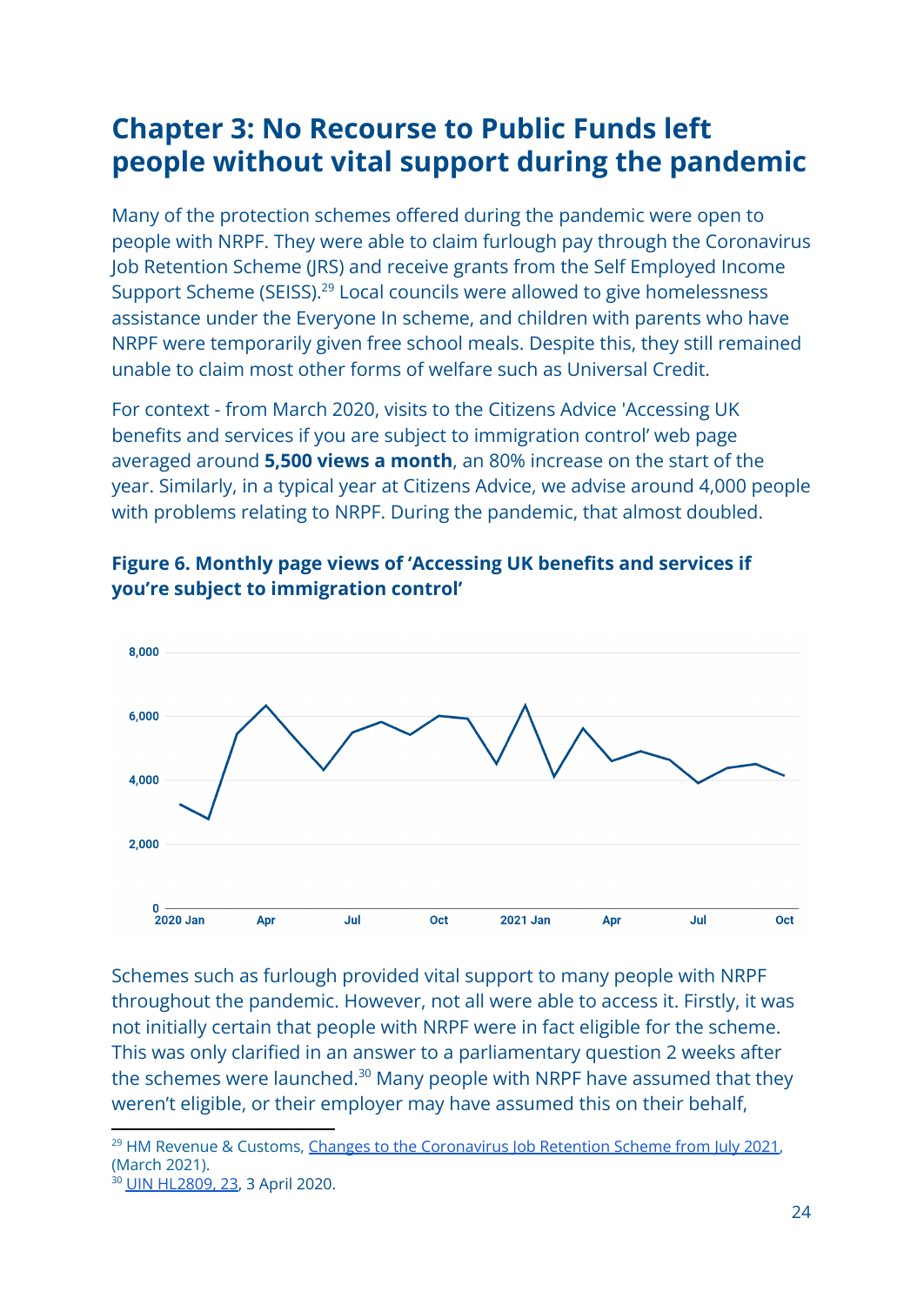especially as the clarification was only included in HMRC guidance on 9 April, 3 weeks after the scheme was launched. Survey respondents reported that they found themselves unable to access furlough during this initial period of uncertainty, and even left jobs because of it.

> . . . . . . . . . . . . . . . . . . . "[I]t was **unclear if the furlough counted as 'public funds'** so I **I** ended up leaving two jobs when I likely would have qualified." - Emiel, Black man, Student visa  $\overline{\phantom{a}}$ T

Being eligible for furlough did not guarantee that people would receive it, as the scheme was optional for employers. In addition, for the first 4 months of the scheme, part-time furlough was not available. $31$  For workers on zero-hours contracts or with variable hours and income in sectors where work reduced but didn't stop completely, this would've meant having their hours reduced but with no income top-up.

Unlike other workers who fell through the cracks of the scheme, or people for whom 80% of their former salary was not enough to live on, people with NRPF were not supported by the safety net that welfare benefits provide. Instead, they sought support from friends, families, charities and mutual aid groups. For many workers with NRPF, these are familiar lifelines in the absence of state support. **7 in 10** (72%) told us they had accessed at least 1 form of support since living in the UK, with a quarter (27%) receiving support from charities, 1 in 5 (21%) from mutual aid groups and 42% from religious groups. Nearly **1 in 6** (16%) have had to use a food bank.



**I** "I was **facing redundancy because of COVID-19** and my pay was **I** very low. **It was painful to be told I wasn't British** when I tried to apply for benefits" П  $\mathbb T$ 

<sup>&</sup>lt;sup>31</sup> '<u>Workers not eligible for [furlough:](https://www.bbc.co.uk/news/business-53272408) 'It's been very stressful"</u> (BBC, 2020).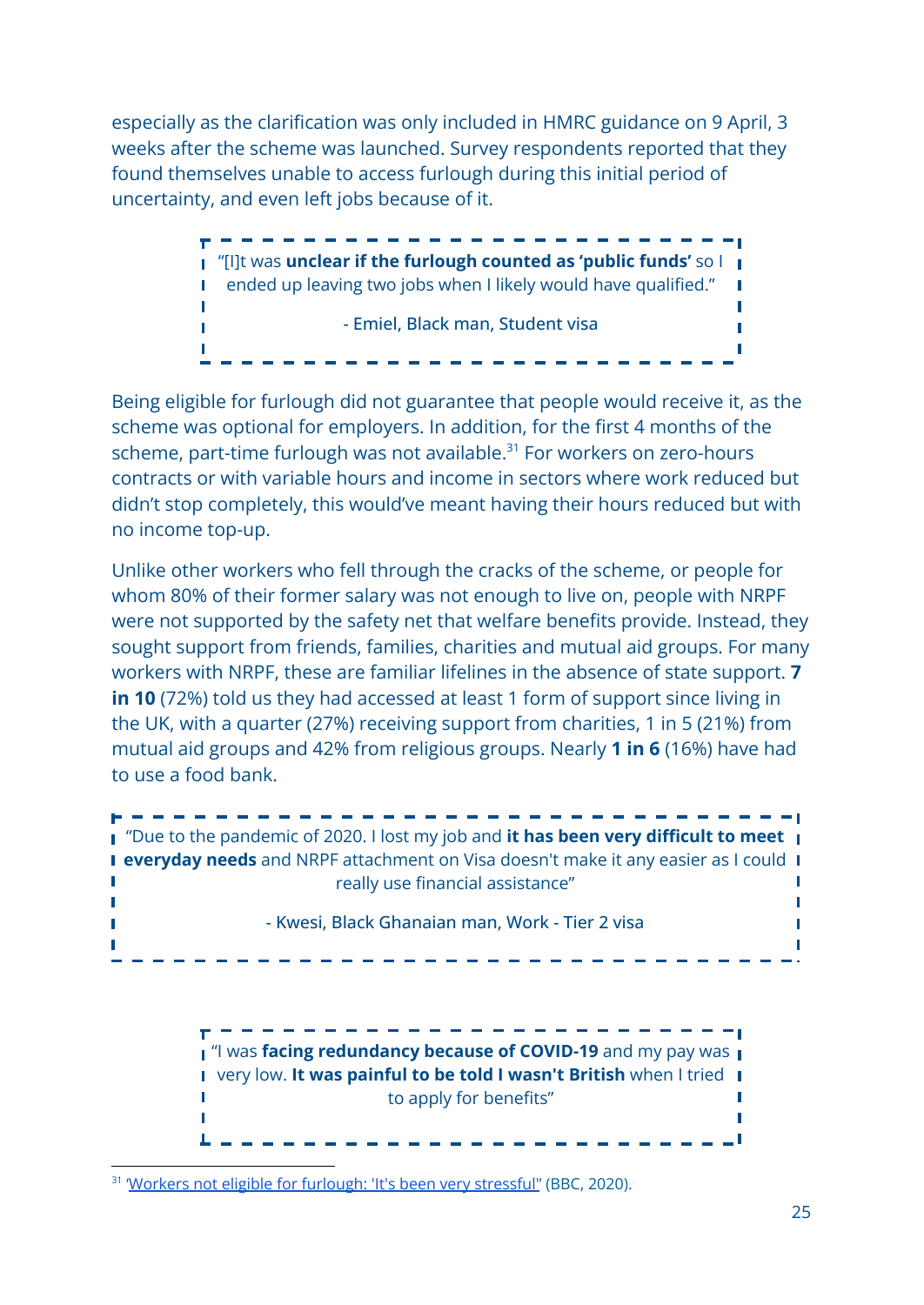

#### **NRPF meant people could not afford to shield or self isolate**

Being denied welfare benefits meant that people with NRPF lacked a vital form of support if they needed to shield during the pandemic. As mentioned above, employers had no obligation to place any of their workers on furlough. This meant that employers could insist that people who had been advised to shield (or lived with someone who did) come into work. Statutory Sick Pay was available to people with NRPF, but at the low rate of £95 a week on which most households would struggle to survive for any length of time. Where other families in these circumstances could fall back on Universal Credit in addition, those with NRPF faced considerable hardship if they could not work.



Over **1 in 10** (11%) said that NRPF had meant they had not been able to afford to shield or self-isolate during the pandemic. Many of our respondents report going to work even if it didn't feel safe, or if they felt ill because they didn't have a choice not to.



------------"Coronavirus pandemic has made it **hard for me and my family to afford three square meals as well as shelter** over our heads because we are subject to the NRPF rules. It is sad because **some of us are faced with the choice of returning to work while ill**." T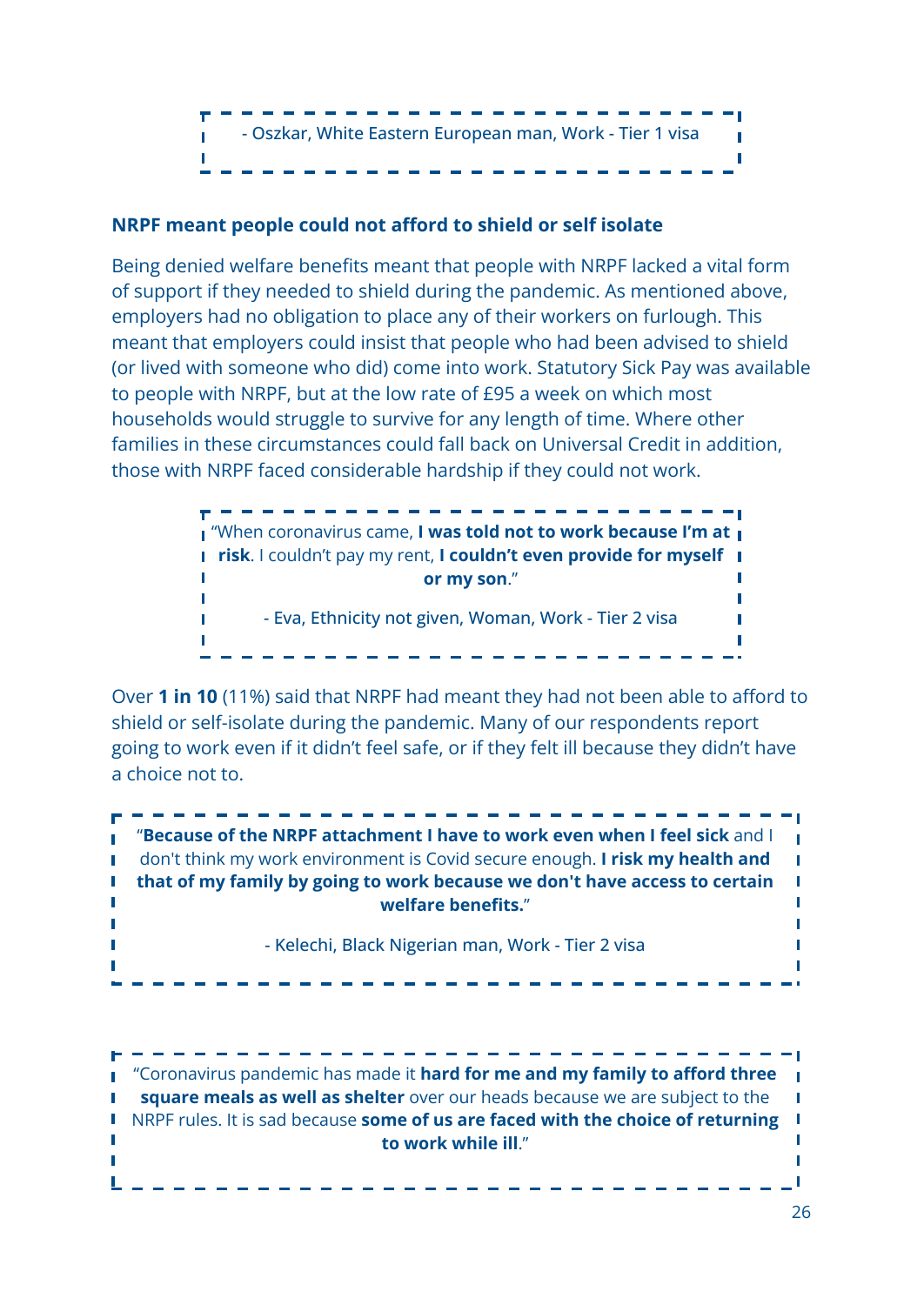| - Nadia, Black woman, Family visa |  |
|-----------------------------------|--|
| --------------------------------- |  |

#### **The worst of the pandemic may be over but people with NRPF are still struggling to recover**

At the time of writing, coronavirus restrictions have been lifted and another lockdown looks unlikely. However people with NRPF are still reeling from the impacts of the pandemic. **4 in 5** (79%) people with NRPF reported that their income had decreased during the pandemic - and **2 in 5** (40%) are in a lower income bracket now than they were pre-pandemic.

Our research also finds that employment conditions have not recovered since the pandemic. At the time of the survey, as the furlough scheme was winding down, **1 in 5** (19%) people with NRPF reported that their hours had been reduced or their employer had put them on a temporary leave of absence due to coronavirus. Just 1 in 10 (11%) were now in full-time employment, compared to a third (34%) who were working full-time before the pandemic.

#### <span id="page-27-0"></span>**Figure 7. The pandemic's impact on employment is still being felt among people with NRPF<sup>32</sup>**



**4 in 5** (79%) people with NRPF reported that their income had decreased in the pandemic



**1 in 5** (19%) people with NRPF said their hours had been cut or their employer had put them on a temporary leave of absence due to coronavirus

The number of people with NRPF who are unemployed is also still higher than the national average, with 8% unemployment, compared to the national average of 4.7%.<sup>33</sup>

 $32$  Q. 'In January 2020, what was your annual household income, before tax and deductions? This includes the income of your partner and any other people living with you who share meals and responsibility for bills'; Q. 'What is your current annual household income, before tax and deductions? This includes the income of your partner and any other people living with you who share meals and responsibility for bills'; Q. 'Please indicate which of the following best describes your work status today taking into account any changes due to the impact of the coronavirus pandemic'. (Base for all questions: 397).

 $33$  Office for National Statistics, ['Employment](https://www.ons.gov.uk/employmentandlabourmarket/peopleinwork/employmentandemployeetypes/bulletins/employmentintheuk/november2021) in the UK' (November 2021).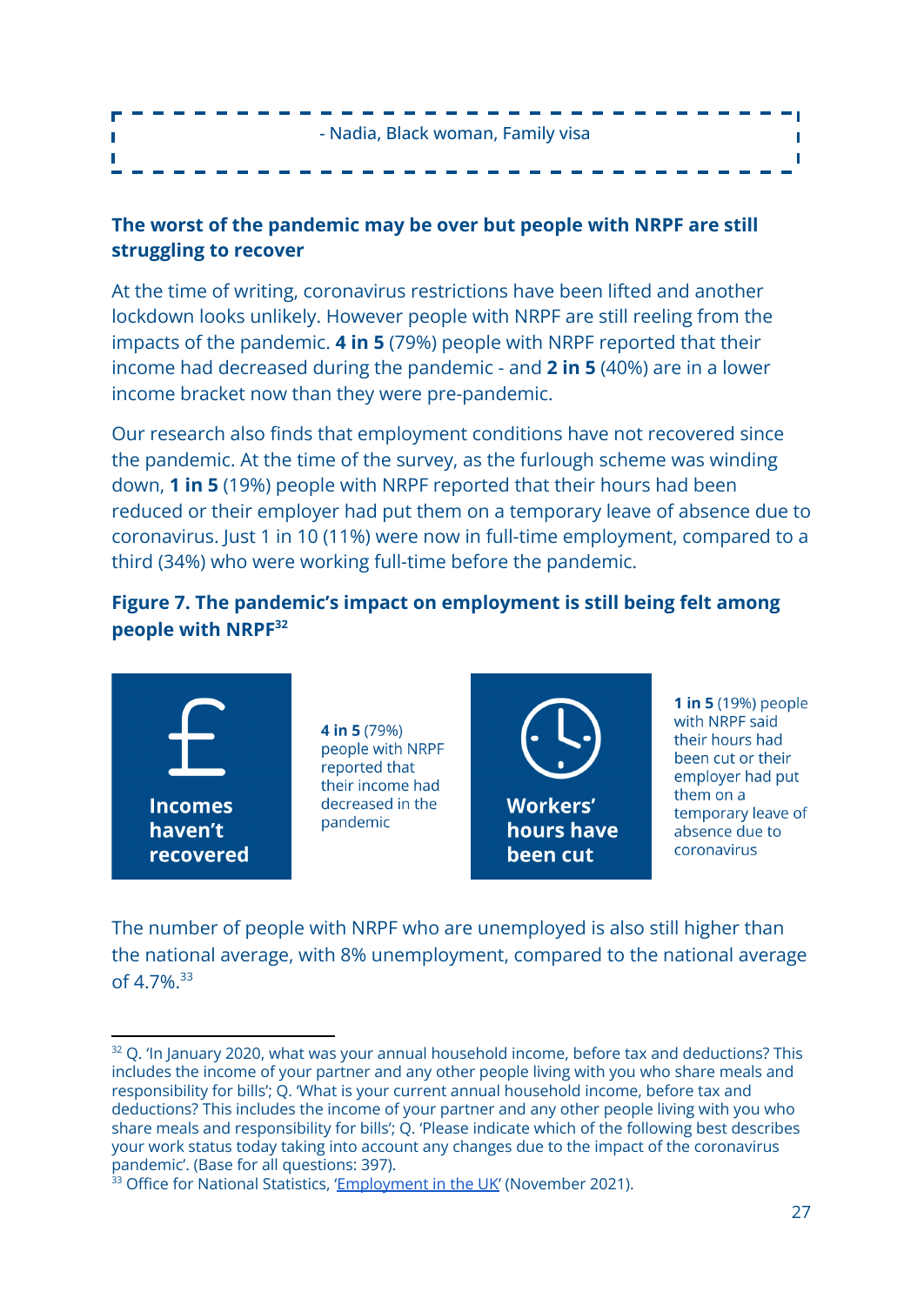

<span id="page-28-0"></span>At the onset of the pandemic, people with NRPF were already some of the most disadvantaged in the UK, with low incomes and poor living conditions. They were then some of the hardest hit, with the pandemic exacerbating existing issues and creating new ones. A growing cost of living crisis means the challenges continue for many in the UK: 4.2% inflation, a collapsing energy market and soaring bills, and a growing proportion of those already in debt unable to cover their living costs. $34$  Now that pandemic schemes like the JRS and SEISS have been removed, people with NRPF face this precipice with no safety net.

<sup>&</sup>lt;sup>34</sup> The proportion of people coming to Citizens Advice for debt help who are unable to cover their essential costs and household bills increased from 36% in 2019 to 40% in 2021.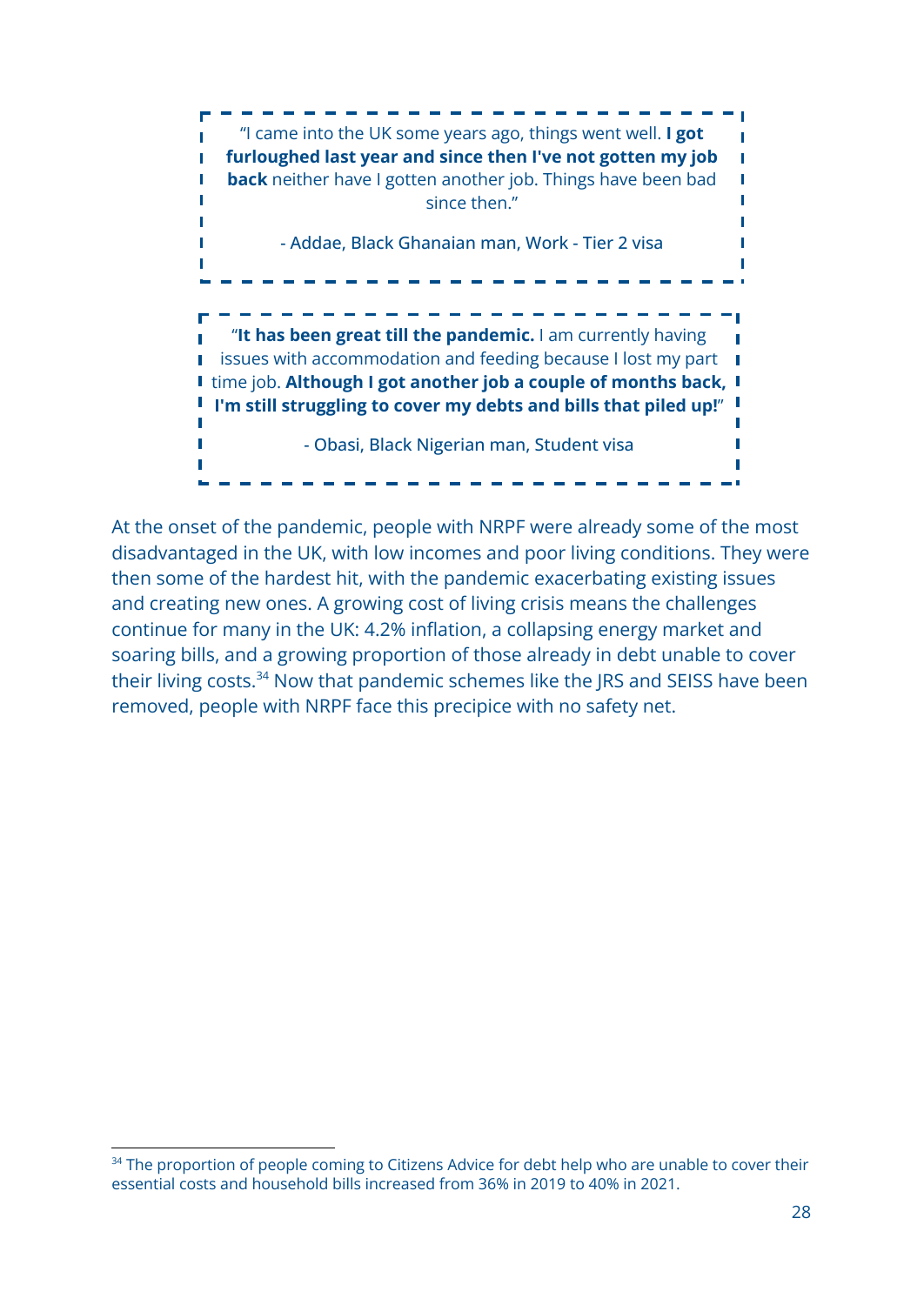## **Chapter 4: Emergency support is too little and far too late**

In extreme circumstances, some people with NRPF can apply for a range of emergency support measures. These are:

- A change of conditions application to the Home Office to have the NRPF condition temporarily lifted
- Support under Section 17 of the Children's Act 1989 which places an obligation on local authorities to safeguard children who are in need
- The destitution domestic violence (DDV) concession is available to people on partner visas who are partners of British people and those with settled status. It allows people in this group who are experiencing domestic violence to claim public funds while they make an application for indefinite leave to remain

All 3 options can provide vital assistance in times of need. But they are no replacement for access to the full safety net. Firstly, they are not available to all people with NRPF experiencing intense hardship. Change of conditions applications can only be made by people on family and human rights visas, who make up **only 1 in 5** (20%) of people with NRPF $35$ , and Section 17 support is only available to families with children. The majority of people with NRPF do not have access to even these very limited protections.

Secondly, even those people who are eligible for these exemptions can find them hard to access. Making a change of conditions application requires filling in a 20 page online form, giving full details of your household finances. This can involve uploading hundreds of pages of evidence, many of which may be hard to source. According to the Unity Project examples of evidence requested include utility bills from abusive partners or informal landlords and letters from exploitative employers.<sup>36</sup> Once this evidence has been submitted the Home Office takes an average of 26 days to make a decision (down from 41 at the height of the pandemic).<sup>37</sup> On top of the 5 week wait for Universal Credit, this means further delays to support for people who have already reached crisis point.

There are also risks associated with making these applications which can deter people. Making a change of conditions application can result in the Home Office moving the applicant from the family visa with a five year route to settlement, to a ten year route. As well as doubling the amount of time they will spend without

<sup>&</sup>lt;sup>36</sup> The Unity Project, 'Access [Denied'](https://static1.squarespace.com/static/590060b0893fc01f949b1c8a/t/5d021ada54e8ee00013fe5b9/1560419116745/Access+Denied+-+V12+%281%29.pdf) (2019). <sup>35</sup> Q. 'What type of visa do you hold? If you are currently waiting for the Home Office to respond to your visa renewal application, please select the most recent visa you held.' (Base: 397).

<sup>&</sup>lt;sup>37</sup> Home Office, '[Immigration](https://www.gov.uk/government/publications/immigration-and-protection-data-q1-2021) and Protection Data Q1 2021' (2021).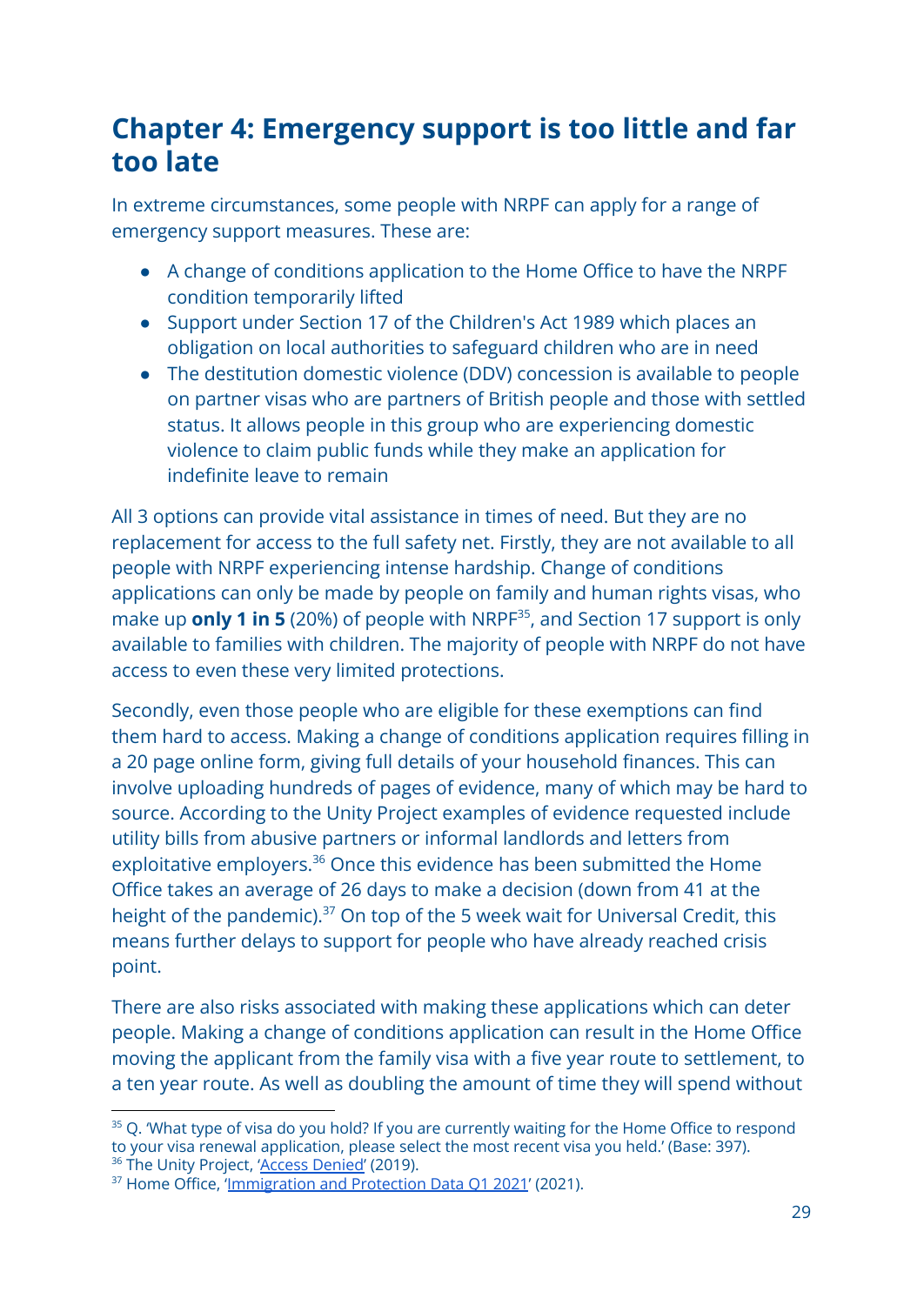permanent status, it means the applicant will have to pay at least two additional visa renewal fees of £1,033 each and an extra £1,560 to cover the immigration health surcharge. In addition, 6% of parents with NRPF say they've had their child taken into care or threatened to be taken into care as a result of trying to claim Section 17 support from their local authority.

Finally, and most importantly, these forms of support are only available when people have reached a point of crisis. Both the change of conditions application and the DDV can only be applied for if the household is either destitute or at risk of destitution.<sup>38</sup> Section 17 help is only available to children who are at the risk of significant harm. The detrimental effects of poverty and destitution on children's physical and emotional wellbeing and development is well documented. $39A$ system that seeks to mitigate these adverse effects should offer support to families before this stage is reached, and support families to avoid crises.

#### **Mary's story, part 2**

As we've seen, Mary is a single mum who works as an NHS nurse. She recently left an abusive relationship.

When the pandemic hit, she heard about the destitution domestic violence (DDV) concession, a rule which gives some people who have experienced domestic violence temporary access to welfare for at least three months while they make an application for indefinite leave to remain. Mary wanted to find out if this was something she was entitled to.

She started by looking for information about the DDV concession online. She realised that it was only available for people with partner visas, so it didn't apply to her as someone with a work visa.

Then, when she tried to move home with her children, Mary began researching for information about other forms of support. She claimed Universal Credit on behalf of her children, believing that this might be available to her, but was declined due to having NRPF.

Feeling worried about her finances and her children's future, Mary sought support from a mental health counselor, who advised her to call Citizens Advice. At her appointment, she was referred to an immigration centre who could support her.

Mary called the immigration centre, but never received a response. In her own words: "So, I kept calling but no-one ever picked up the phone, I left voice messages, no call back, so that was just it. I didn't bother anymore."

 $38$  Home Office definition of destitution is defined under section 95 and section 4 of the Immigration and Asylum Act 1999.

<sup>&</sup>lt;sup>39</sup> See for example Income directly affects children's [outcomes](https://www.lse.ac.uk/News/Latest-news-from-LSE/2017/07-July-2017/Income-directly-affects-childrens-outcomes) (LSE, July 2017)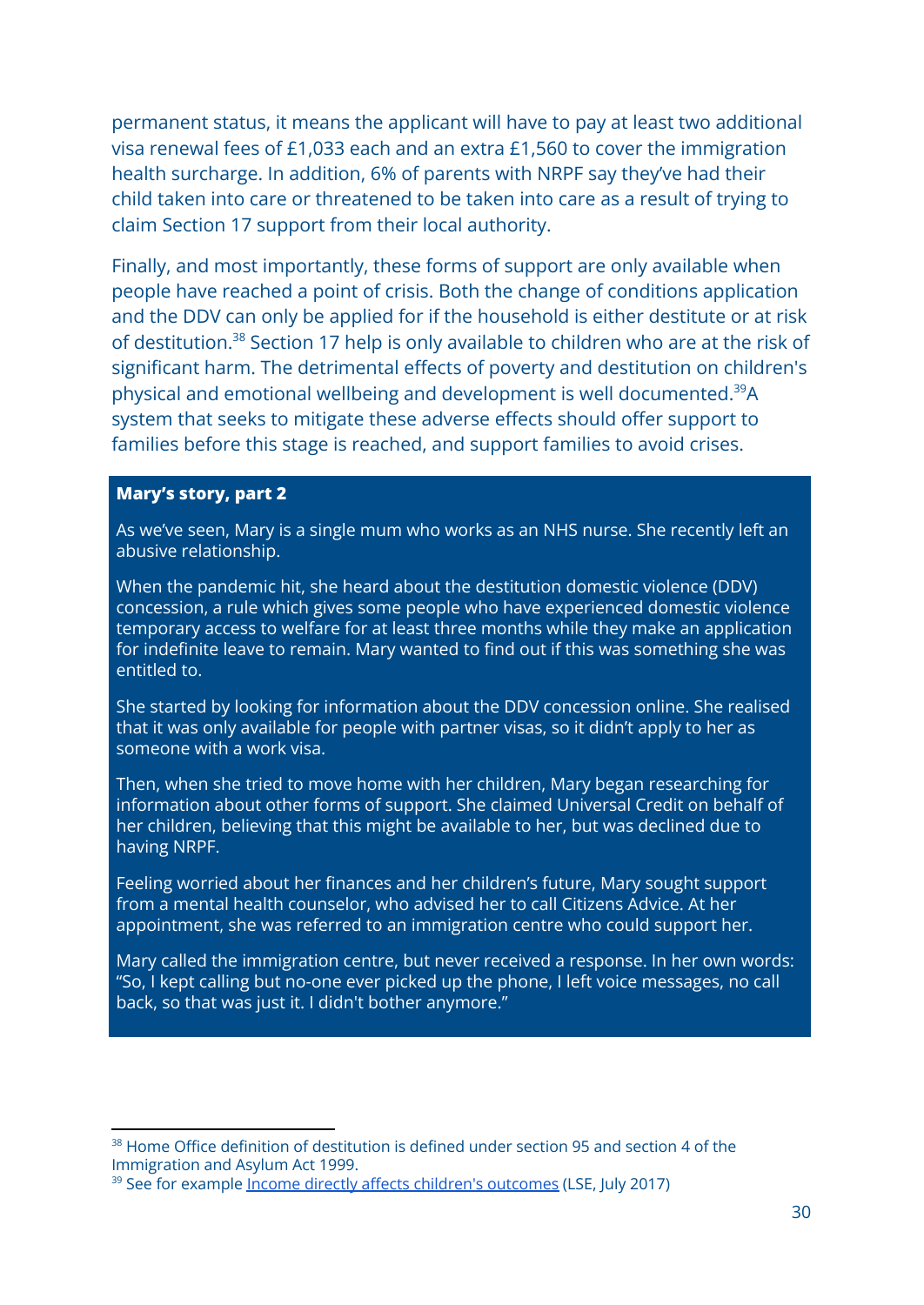

#### **Extending and improving the current emergency support processes**

As set out above, the current emergency support schemes have multiple gaps and drawbacks, which could be reformed to ensure that more people are able to access support:

- Government could **remove other forms of emergency protection from the list of public funds** - such as Local Welfare Assistance and Homelessness Support for households without children - in order to extend the range of support available in an emergency<sup>40</sup>
- Home Office could **extend eligibility for both change of conditions and the destitution domestic violence (DDV) concession to people on non-family visas**
- Home Office could **review the change of conditions application process with aim to reduce the administrative burden** on claimants and ensure it is accessible to all who need it
- Home Office could **prevent partners and parents being switched from 5 year to 10 year route to settlement** following a successful change of conditions application

Any of these moves would create lifelines for possibly thousands of households. But ultimately they are still patchwork and inefficient reforms to existing, flawed systems. For example, extending access to emergency support funds would greatly increase the cost to already under-resourced local authorities. The NRPF

<sup>&</sup>lt;sup>40</sup> In Wales, the Discretionary Assistance Fund (which replaced local welfare assistance schemes when they were devolved) is not listed as a public fund and can be accessed by people with NRPF (see Global Exchange on Migration and Diversity at Compas, NRPF, [COVID-19](https://www.compas.ox.ac.uk/wp-content/uploads/Inclusive-Cities-NRPF-research-briefing-1.pdf) response and the role of local [government\)](https://www.compas.ox.ac.uk/wp-content/uploads/Inclusive-Cities-NRPF-research-briefing-1.pdf).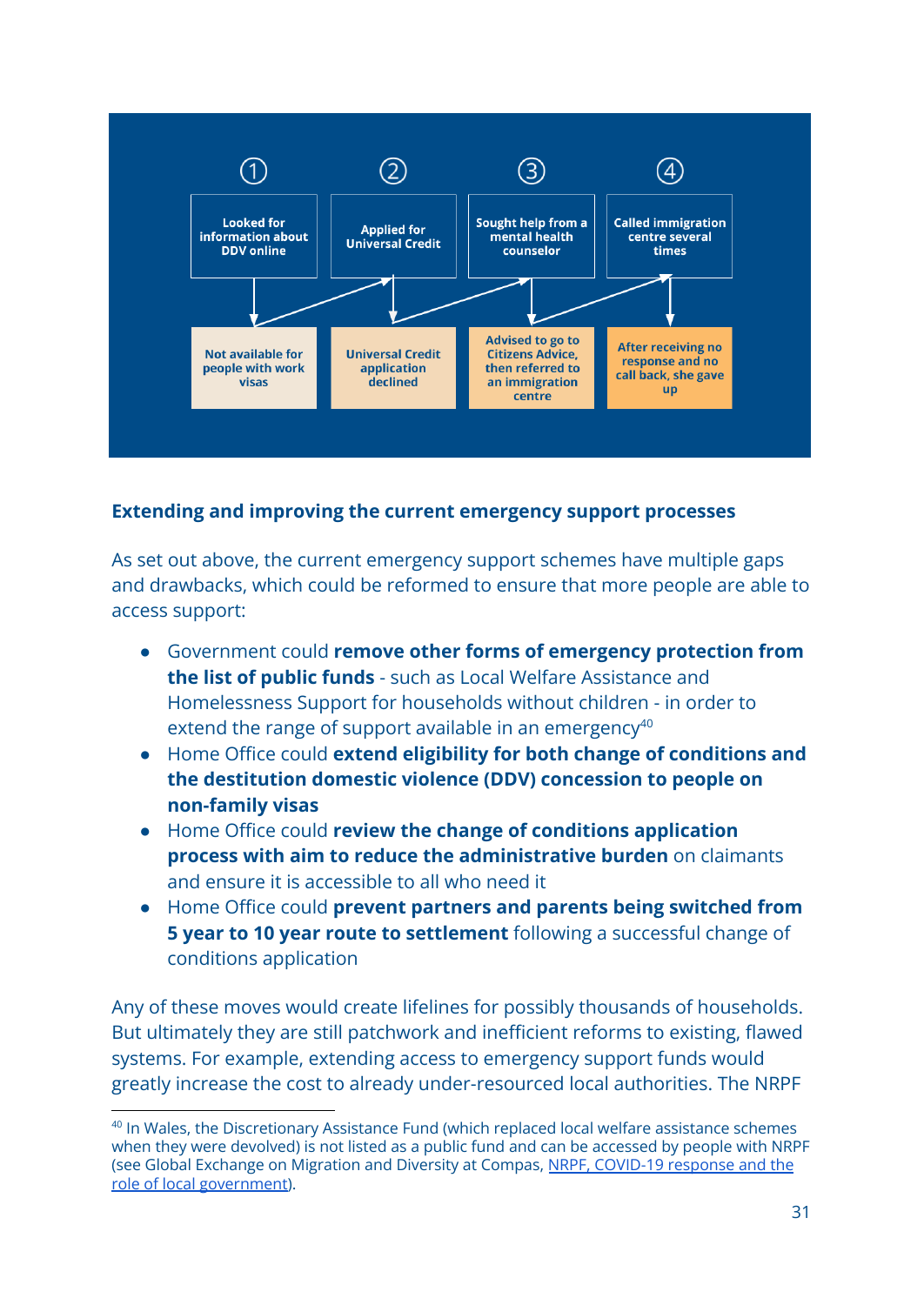network, a group of 68 local authorities in England and Wales, estimate that their members spent **£57 million** providing accommodation and financial support to people affected by NRPF in 2020-21 - a **30% increase** from the previous year.<sup>41</sup> Local authorities currently receive no specific funding for this work, and may struggle to meet further demand if it is not accompanied by funding.

Most crucially, as outlined above, all these emergency last resort schemes only intervene at the point of destitution - when considerable harm has already occurred. Any reforms that make these schemes more accessible only mean improved support at a crisis point that should never be reached in the first place.

<sup>41</sup> NRPF Network, NRPF [Connect](https://www.nrpfnetwork.org.uk/news/nrpf-connect-data-report-2020-21) Data Report 2020-21 (September 2021).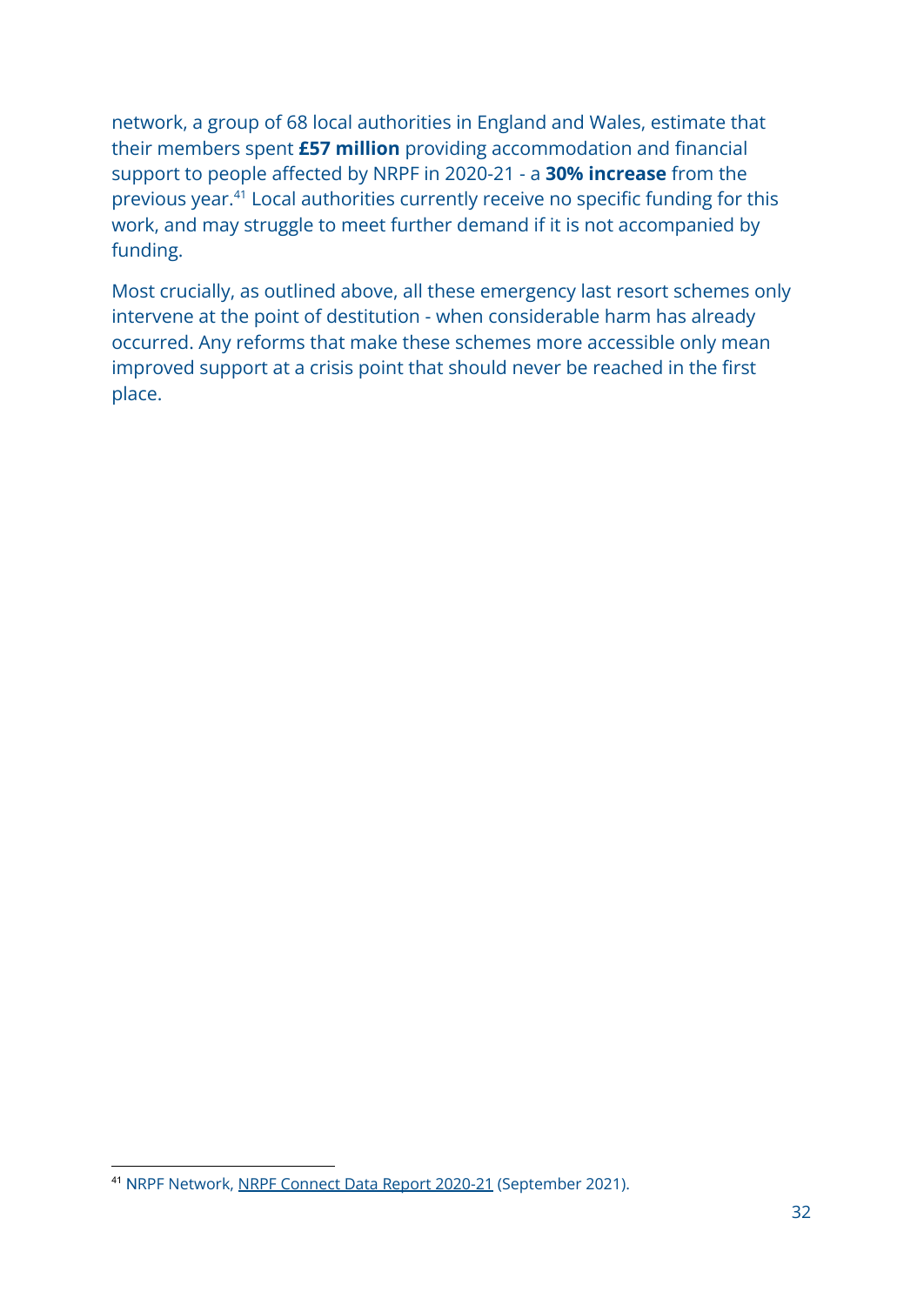## <span id="page-33-0"></span>**Chapter 5: Tackling the harm caused by No Recourse to Public Funds**

In September and October 2021, Citizens Advice ran a series of participatory workshops with people who have recently experienced problems while living with no recourse to public funds. $42$  The purpose of the workshops was to explore what changes to the NRPF policy people with lived experience would prioritise to inform Citizens Advice's policy recommendations in this area. Citizens Advice worked with people with lived experience of NRPF to understand both the broad impact of the policy on their lives and the areas of change which people with lived experience thought would do the most to reduce harm.

Participants felt that any policy changes should prioritise the groups they felt were most affected: children and families, disabled people, and women. They felt that financial wellbeing, housing and shelter, children's access to education and opportunities, wellbeing, and mental harm were the areas of people's lives most significantly affected by NRPF and should be prioritised in any changes to the policy.

With these priorities in mind, our experts by experience decided on **3 priority areas for change**:

- 1. Families and children should be exempt from NRPF
- 2. People with NRPF should be able to access Housing Benefit
- 3. Disabled people and their dependents should be exempt from NRPF

Many participants had been through the change of conditions process, and some felt that it could be made consistent or transparent. However, when it came to prioritising possible recommendations, reforms to the process came last.

The following sections explore the reasoning behind these priority recommendations, and consider the potential opportunities and challenges of implementing them.

 $42$  Workshops were facilitated by Traverse Ltd. Three 90 minute workshops were carried out with 9 participants on family visas - followed by 4 in depth interviews with people who could not participate in the workshops (including 2 on work visas).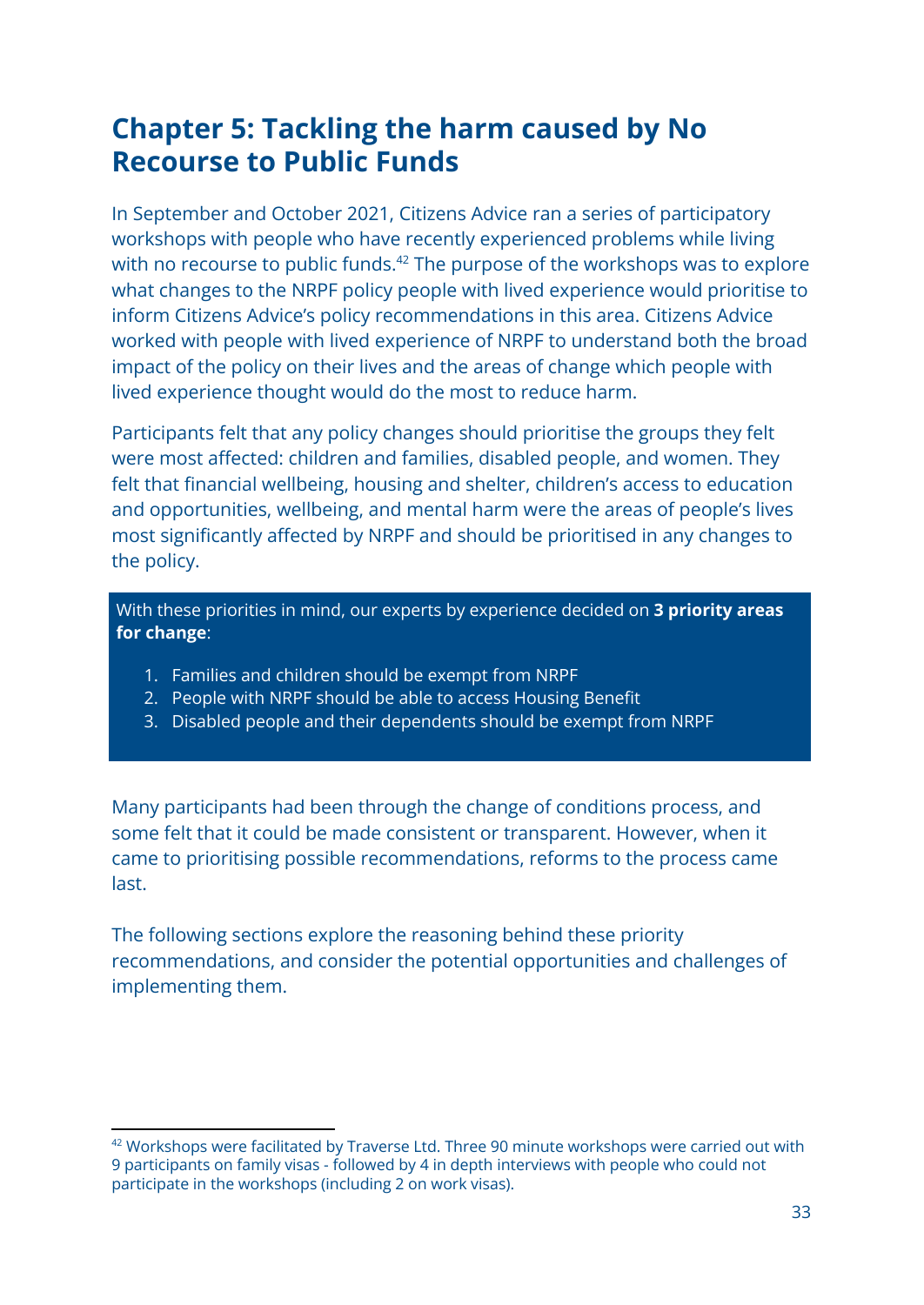#### **Exempting families with children from NRPF**

Participants emphasised the harm that NRPF causes to children, and the unfairness of this - given children have no control over their situation. They highlighted the extent to which they felt it affects children's education, limiting their experiences and denying children the same opportunities as their peers.

Our lived experience experts weighed up several potential recommendations asking for families with children to be exempt from NRPF was selected as the most impactful, above allowing permanent access to Free School Meals, or granting access to benefits specifically aimed at children such as child benefit or the child element of Universal Credit. However in the end they preferred lifting the NRPF condition for families with children entirely and allowing them to claim the full range of welfare benefits. This was because participants felt that the effect of NRPF on households is so overwhelming and interconnected that it cannot be effectively mitigated with partial, targeted support. For example, problems with overcrowding can only be relieved through providing housing support, which is aimed at the whole family, not the child. The changes in the benefits system of the last decade have also made targeting support difficult currently there is no way to access either the child or childcare elements of Universal Credit without making a claim for the whole household.<sup>43</sup>

The Home Office has recently made a small step in reducing the use of NRPF conditions on families with children. Following a High Court decision earlier this year, $44$  the Home Office updated its family visa guidance for decision makers $45$ last month. This was to address the Court's finding that parts of the NRPF policy fail to protect the rights of the child provided for in section 55 of the Borders, Citizenship and Immigration Act 2009. The provision imposes a requirement on Home Office caseworkers to "have regard to the need to safeguard and promote the welfare of children" who are in the UK in matters involving immigration, asylum or nationality.

The Home Office guidance now includes explicit reference to the statutory provision and outlines that the best interests of a child (whether applicant or

<sup>&</sup>lt;sup>43</sup> Section 9(3) of the Welfare Reform Act 2012 does allow the Secretary of State to create exemptions to allow elements of Universal Credit to be paid without the standard allowance where the claimant is a person subject to immigration control, but this power has not yet been used. Section 10(4) also has a similar provision that could be applied where the parents are not subject to NRPF but the children are and a claim for Universal Credit will breach the condition because additional benefit will be paid for the children.

<sup>&</sup>lt;sup>45</sup> Guidance overview: Family life (as a partner or parent), private life and [exceptional](https://assets.publishing.service.gov.uk/government/uploads/system/uploads/attachment_data/file/1026201/Family_life__as_a_partner_or_parent__private_life_and_exceptional_circumstances.pdf) *<sup>44</sup>* ST & Anor v Secretary of State for the Home Department [2021] EWHC 1085 (Admin).

[circumstances,](https://assets.publishing.service.gov.uk/government/uploads/system/uploads/attachment_data/file/1026201/Family_life__as_a_partner_or_parent__private_life_and_exceptional_circumstances.pdf) Version 15.0, Home Office (11 October 2021).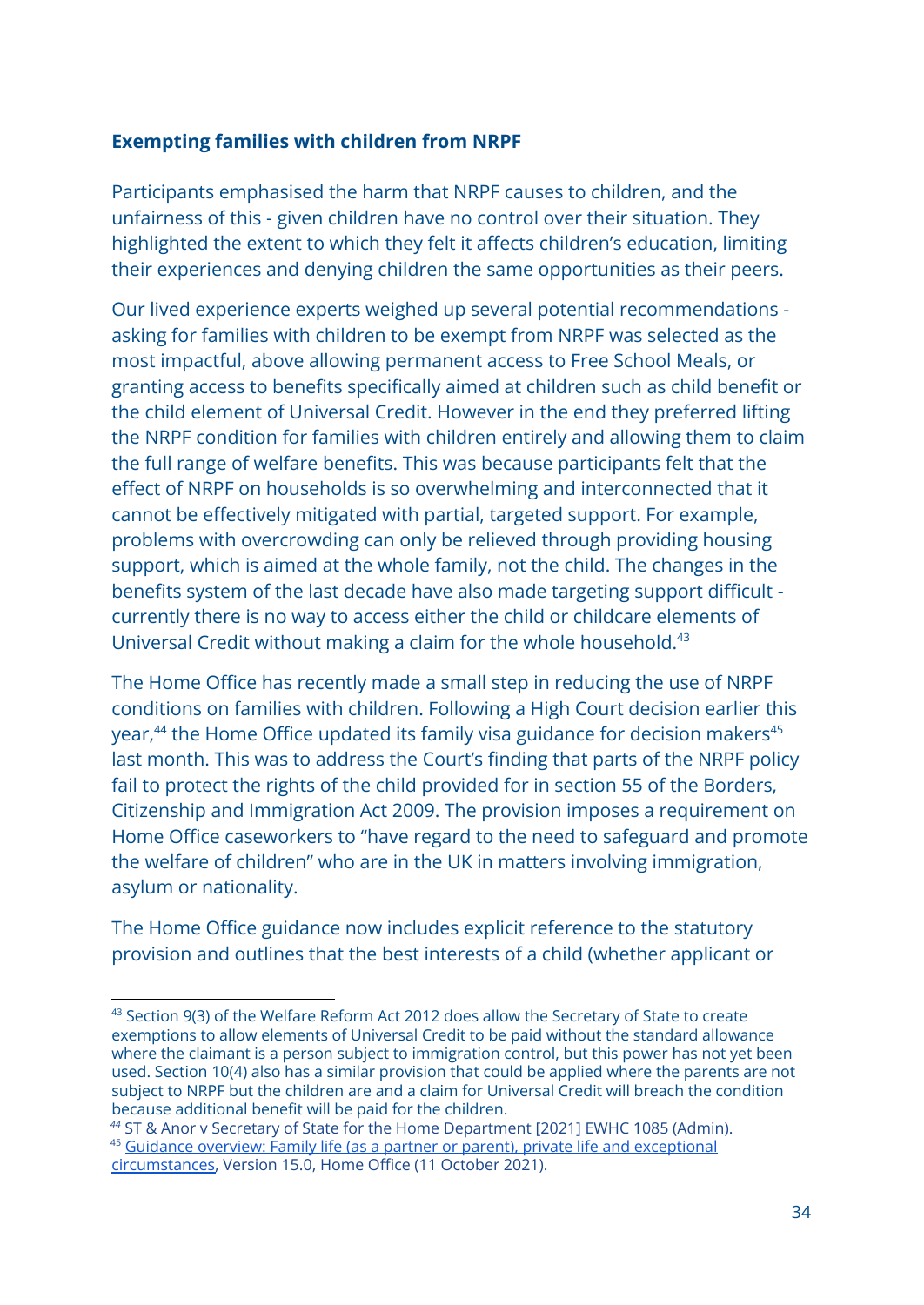dependent of the applicant) must be a primary consideration when deciding whether to impose or maintain an NRPF condition. It also states that a person should not be subject to the NRPF condition if "their income is not sufficient to meet a child's particular and essential additional needs". It gives specific examples: childcare needed if the parent is working, school necessities including uniforms and trips, "or any other items that a child could reasonably be expected to benefit from but would not otherwise be considered essential such as books or toys".

This updated guidance is welcome: our research demonstrates that a significant proportion of parents with NRPF meet this criteria and will therefore likely qualify for non-imposition of NRPF at the point of visa renewal, or a change of conditions application before then. But this still subjects applicants to an additional process that, with the new guidance standard, seems superfluous to the criteria applied to most welfare benefits. This is both a bureaucratic burden to applicants and administrators. Furthermore, the guidance only applies to families on the applicable visas. Parents on work visas, for example, will not qualify with their children facing an ongoing and unfair barrier to entitlements.

#### **Allowing people with NRPF access to Housing Benefit**

Participants felt housing benefit was particularly important because of the extreme impact of poor and overcrowded housing. One participant said, "The first thing they need to prioritise is housing – if you've got a roof over your head then you're better placed to build your life – they need to make sure people can get accommodation". Though this specific point did not come up in the workshops, access to Housing Benefit is also of particular importance to people experiencing domestic violence, as places in many refuges are paid for via housing benefit.

New Housing Benefit applications can currently be made by people in supported accommodation and those above pension age. Which means at the moment there is a mechanism which could allow people with NRPF to claim housing support without making a full Universal Credit application. However, as the government intends to integrate housing support into Pension Credit from 2025 it is not certain whether this would be a long term solution.

#### **Disabled people and their dependents should be exempt from NRPF**

Participants in the workshop felt that disabled people were at particular risk of harm from the policy, because of more complex needs and a need for a greater range of support. They felt an inability to access public funds greatly increases disabled people's risk of harm, particularly for those who are unable to work. They also highlighted how the policy places additional pressure on caregivers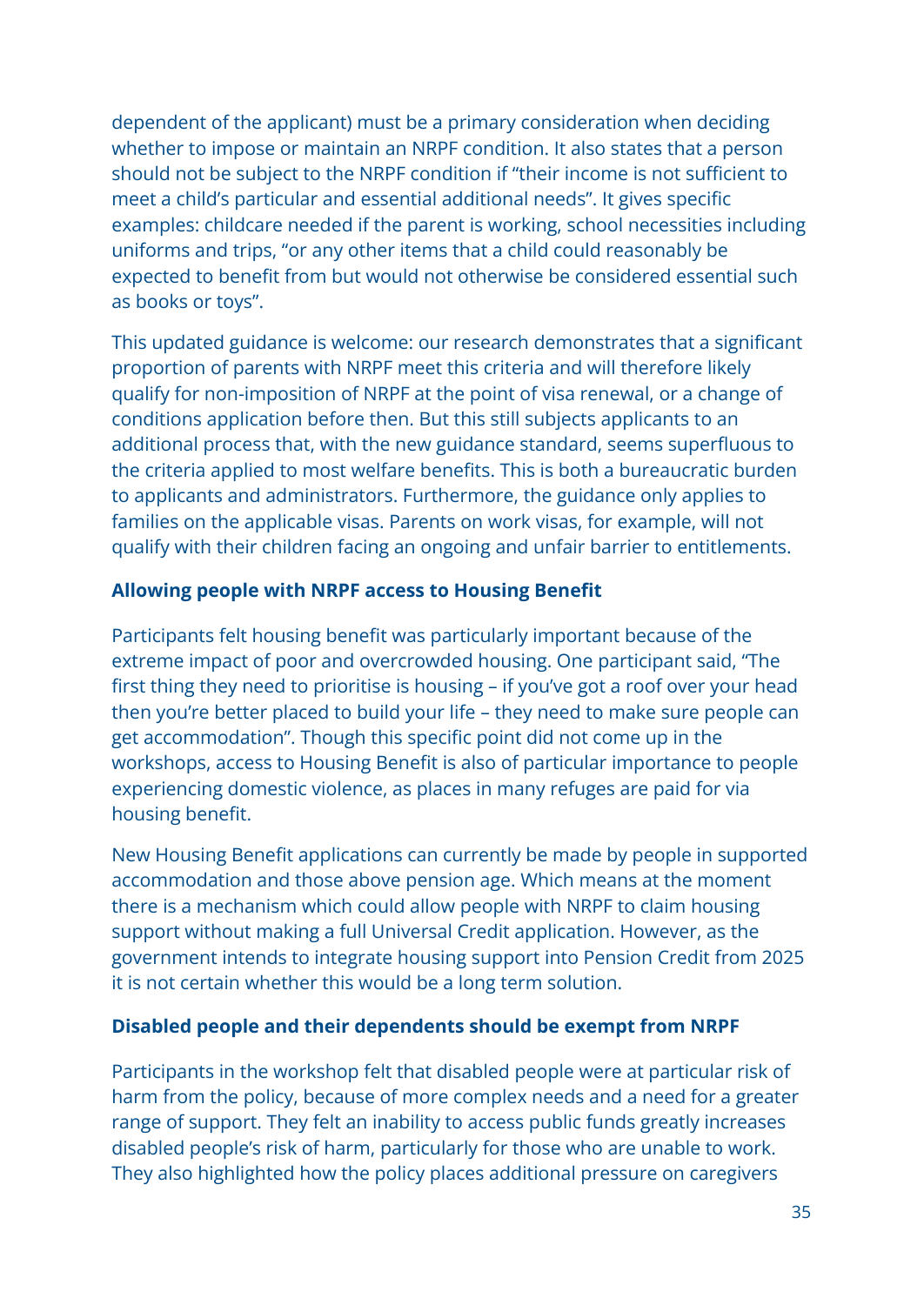who may have limited means to access and provide support for disabled family members.<sup>46</sup>

Such an exemption may, though, be hard to implement. As information about disability is not gathered during visa application processes, an exemption for disabled people could not be brought in simply by ceasing to apply NRPF to the relevant households. Instead, primary legislation would have to be passed to create an exemption, which would be accessed by making a successful application for a benefit such as Personal Independence Payment (PIP). Given the length of time such applications can take this would not be appropriate for helping households which are in crisis.

<sup>&</sup>lt;sup>46</sup> The sample size of the study means we are unable to make comparisons between respondents who are disabled or have a long term health condition and those who do not. However, the participants' judgement strongly echoes the harms which Citizens Advice see when disabled people are denied access to benefits in general.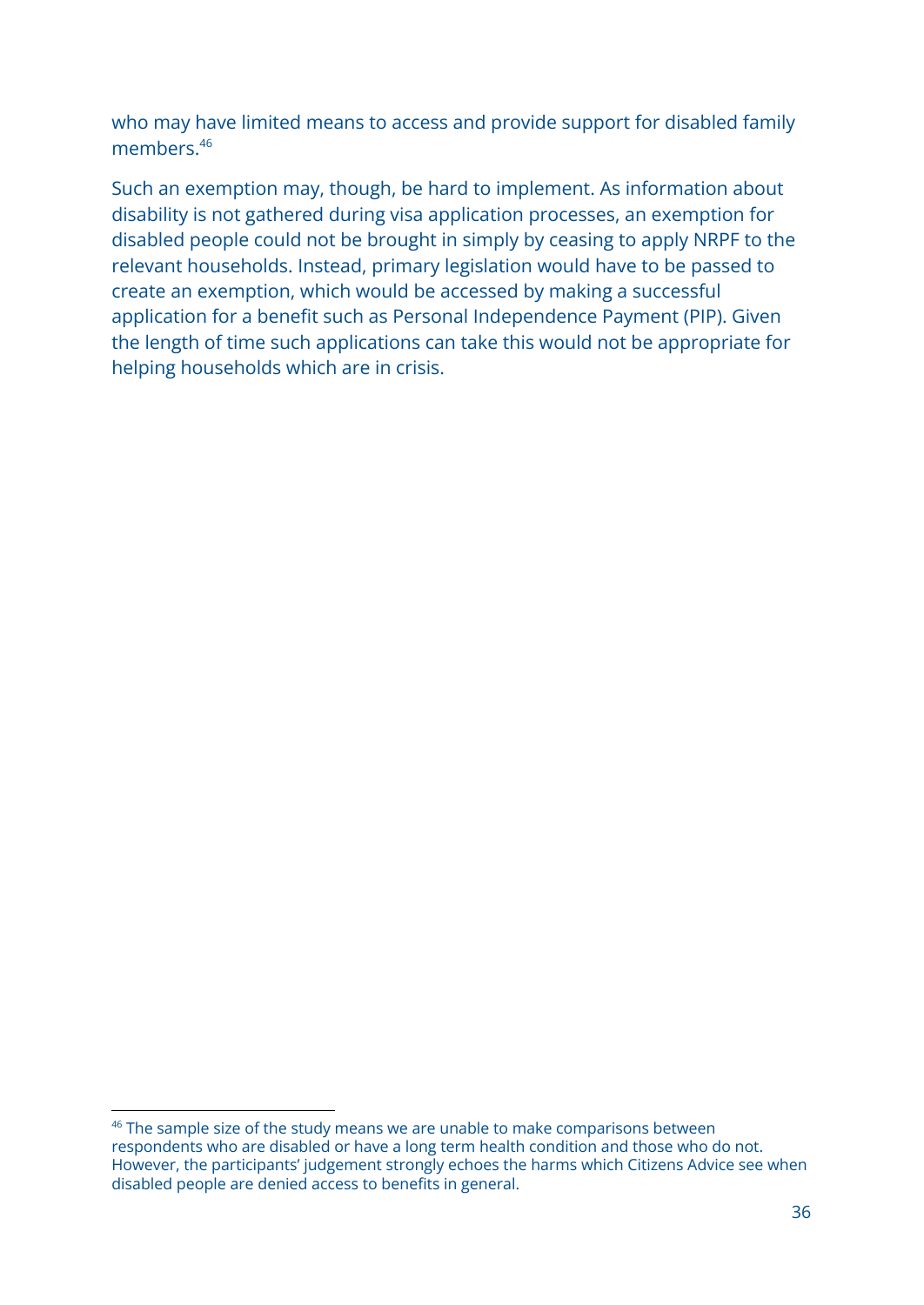## **Conclusion**

Given the vast harm which this study has shown NRPF causes there is a similarly vast range of actions that the government could take to reduce it. Either removing certain benefits from the list of public funds or reducing the number of visas the condition is attached to in the first place could make a considerable difference to many people's lives. In particular, given the recent judgment in the High Court, there is considerable scope to reduce (or stop altogether) the application of the condition to visas of families with children.

However, no such partial reforms will stop NRPF having an effect which is completely disproportionate to its aims. NRPF is a policy which denies people the majority of state support available to the rest of the population - regardless of the circumstances in which they find themselves. As this study has shown, applying this blanket prohibition for years, sometimes even decades, is bound to cause harm to the majority of people.

There are more responsive ways of ensuring that benefits are only paid to people who are long term residents, not short term visitors. Access to benefits could instead be controlled through benefit regulations rather than immigration law. Both EEA Citizens and British Citizens returning to the UK after having lived abroad must meet the Habitual Residence Test (HRT) before they are allowed to claim most benefits. This requires them to show that they:

- have a legal right to live in the UK and claim the relevant benefits
- intend to settle in the UK, Isle of Man, Channel Islands or Ireland (the 'common travel area') and make it their home for the time being.

The HRT is not without its problems. The test derives from a legal requirement that people claiming benefits are habitually resident, but the meaning of these words are not set out in statute law - it can therefore be difficult for some claimants to establish their rights. Evidence that the UK is the claimant's 'centre of interest' and has a future intention to stay can be hard to source. And decisions can take a long to be made, even when the claimant is in crisis.<sup>47</sup> However, applying it to people on time limited visas would recognise the fact that most people with limited leave to remain are living in our society long term, and allow them to access the social support they are entitled to.

<sup>47</sup> H. Parkes and M. Morris, IPPR, Testing Times: Universal Credit and Habitual [Residence](https://www.ippr.org/files/2020-07/habitual-residence-test-july20.pdf) Test (July 2020).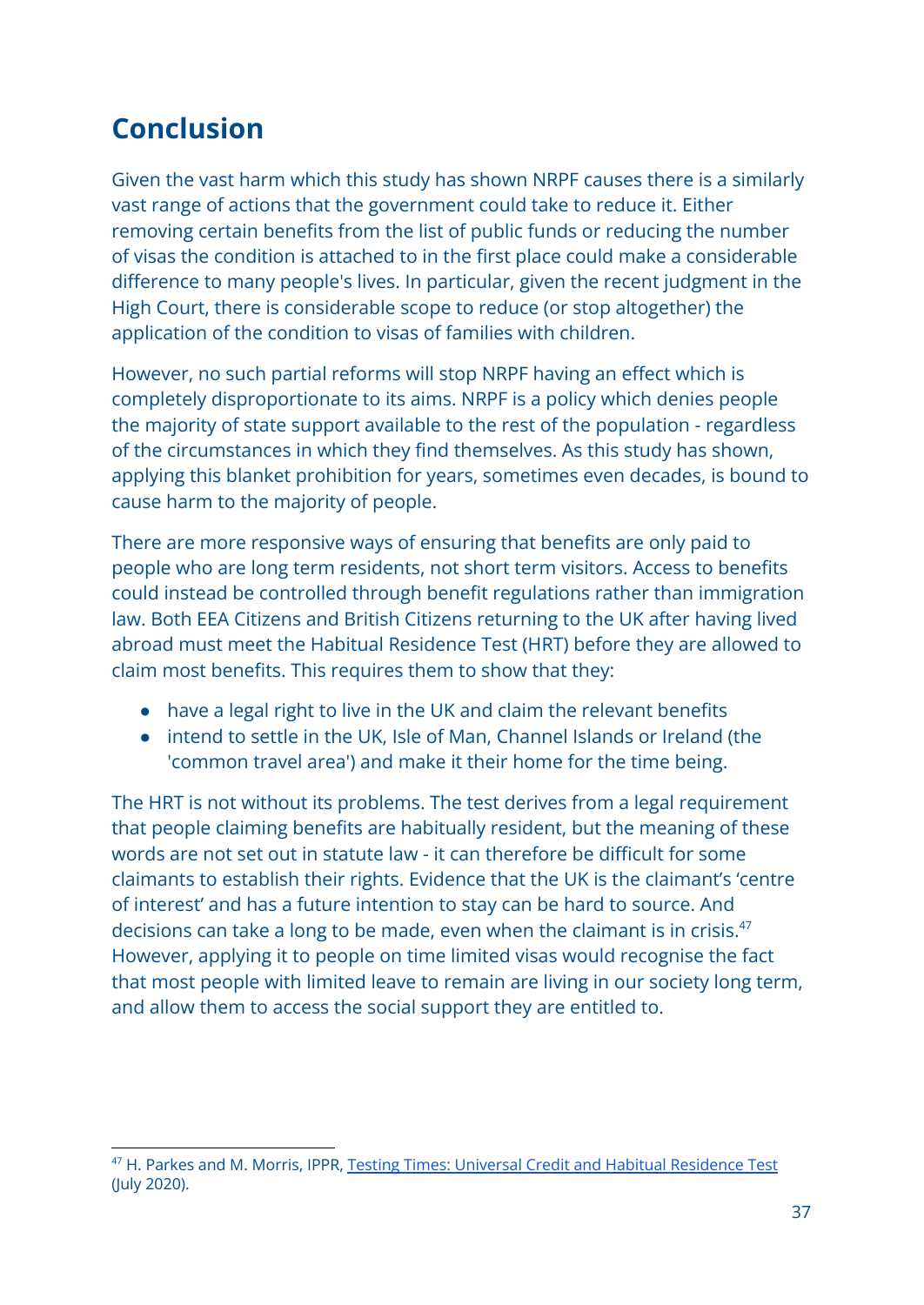## <span id="page-38-0"></span>**Glossary**

| <b>Term</b>                                                       | <b>Definition</b>                                                                                                                                                                                                                                                                                                 |
|-------------------------------------------------------------------|-------------------------------------------------------------------------------------------------------------------------------------------------------------------------------------------------------------------------------------------------------------------------------------------------------------------|
| <b>British citizen</b>                                            | As the report discusses British citizenship in the context of<br>children with parents who have NRPF - this definition of British<br>citizenship is based on the rules applying to those born from 2<br>October 2000.                                                                                             |
|                                                                   | The main bases by which someone is a British citizen are -                                                                                                                                                                                                                                                        |
|                                                                   | If they were born in the UK and:<br>at least one of their parents was British or settled at the<br>time of their birth, or<br>registered as British either because of 10 years residence<br>in the UK or because their other parent became British or<br>settled after their birth.                               |
|                                                                   | If they were born outside the UK and:<br>(in some circumstances) at least one of their parents was<br>British other than by descent at the time, or<br>they were adopted by a British citizen in a UK court.                                                                                                      |
|                                                                   | There are also new rules in place for those born from 1 July 2021<br>onwards, relating to the EU Settlement Scheme and their parents<br>status under this where applicable.                                                                                                                                       |
| <b>Change of</b><br>conditions<br>application                     | An application made to the Home Office to have a 'no recourse<br>to public funds' visa condition lifted. Only people with family<br>visas are eligible to make such an application.                                                                                                                               |
|                                                                   | People with leave to remain under the 5 year partner/parent<br>routes can apply but, if successful, will usually be moved on to a<br>10 year route to settlement.                                                                                                                                                 |
| <b>Destitution</b><br>domestic<br>violence<br>(DDV)<br>concession | The DDV concession is available to people who could be eligible<br>to apply for indefinite leave to remain on the grounds that they<br>have been subject to domestic abuse. It grants access to public<br>funds while they submit their application.                                                              |
|                                                                   | The concession is only available to those on visas as the partner<br>of a British or settled person.                                                                                                                                                                                                              |
| <b>Family visa</b>                                                | A visa granting time-limited permission to remain on the grounds<br>of joining, or remaining with a family member in the UK who is<br>British or settled here, including a partner or spouse, a parent, or<br>a child. This includes some family members of refugees as well<br>as those with pre-settled status. |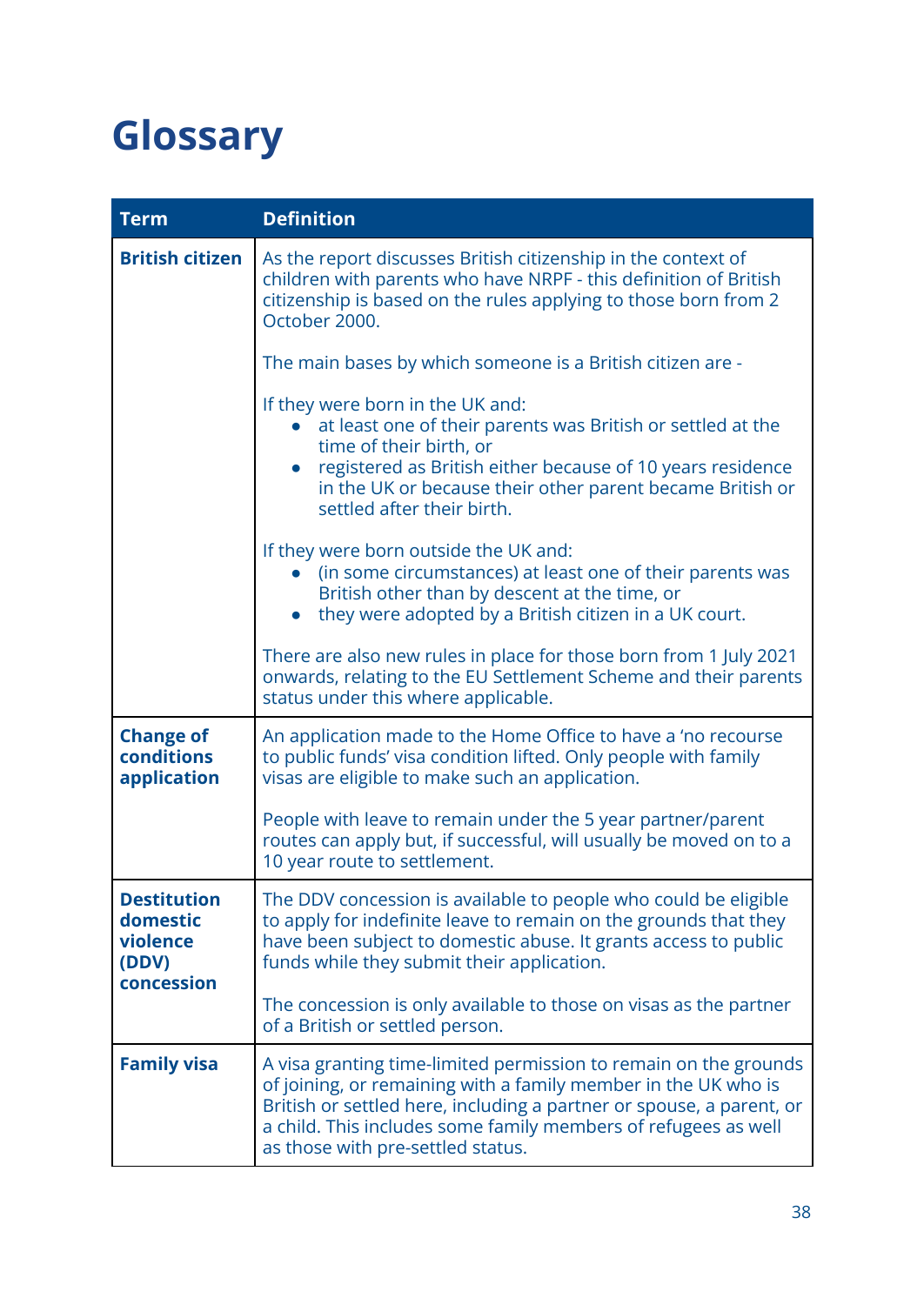| <b>Indefinite</b><br>leave to<br>remain                | Also called 'settlement'. Provides an unlimited right to live, work<br>and study in the UK for as long as the person likes, and to apply<br>for benefits if they meet other eligibility criteria.                                                                                                                                                                 |
|--------------------------------------------------------|-------------------------------------------------------------------------------------------------------------------------------------------------------------------------------------------------------------------------------------------------------------------------------------------------------------------------------------------------------------------|
| <b>Key worker</b>                                      | Defined in our survey with reference to UK government guidance<br>on 'Children of critical workers and vulnerable children who can<br>access schools or educational settings' (March 2021).                                                                                                                                                                       |
|                                                        | People doing paid work considered critical to the COVID-19<br>response or working in a critical sector, e.g. health and social<br>care, food and other necessary goods and transport.                                                                                                                                                                             |
| <b>Limited leave</b><br>to enter                       | Permission given mostly to people who are subject to<br>immigration control to enter the UK, if the visa is issued outside<br>the UK or at the place of entry. This permission is granted on the<br>basis of work, study, joining family members, or visiting and it's<br>time-limited.                                                                           |
| <b>Limited leave</b><br>to remain                      | Permission given to people who are subject to immigration<br>control to remain in the UK, if the visa is issued in the UK. This<br>permission is granted on the basis of work, study, joining family<br>members, or visiting and it's time-limited.                                                                                                               |
| <b>Minimum</b><br>residence<br>requirements            | The lowest number of years someone with limited leave must<br>have lived in the UK to be eligible for indefinite leave to remain.<br>This varies depending on visa type and route to settlement.                                                                                                                                                                  |
| <b>No Recourse</b><br>to Public<br><b>Funds (NRPF)</b> | In this report, 'no recourse to public funds' (NRPF) refers to a<br>condition attached to a person's limited leave to enter or remain,<br>so that they are subject to disentitlement from benefits under<br>section 115 of the Immigration and Asylum Act 1999.                                                                                                   |
| <b>Overcrowding</b>                                    | For our polling, overcrowding is defined as there being fewer<br>bedrooms available than the needs of all the people living in that<br>accommodation.                                                                                                                                                                                                             |
| <b>Section 17</b><br><b>support</b>                    | Support under Section 17 of the Children's Act 1989, which<br>places an obligation on local authorities to safeguard children<br>who are in need. This can include services such as emergency<br>accommodation or essential living expenses.                                                                                                                      |
| <b>Student visa</b>                                    | A visa granting time-limited permission to remain in the UK on<br>the grounds of undertaking a course with a licensed student<br>sponsor.                                                                                                                                                                                                                         |
| <b>Work visa</b>                                       | A visa granting time-limited permission to remain in the UK on<br>the grounds of work. There are different criteria that apply<br>depending on the type of work and visa - e.g. there is an earnings<br>minimum for Skilled Worker visas, and Health and Care Worker<br>visas can only be provided for those employed in certain medical<br>or senior care roles. |